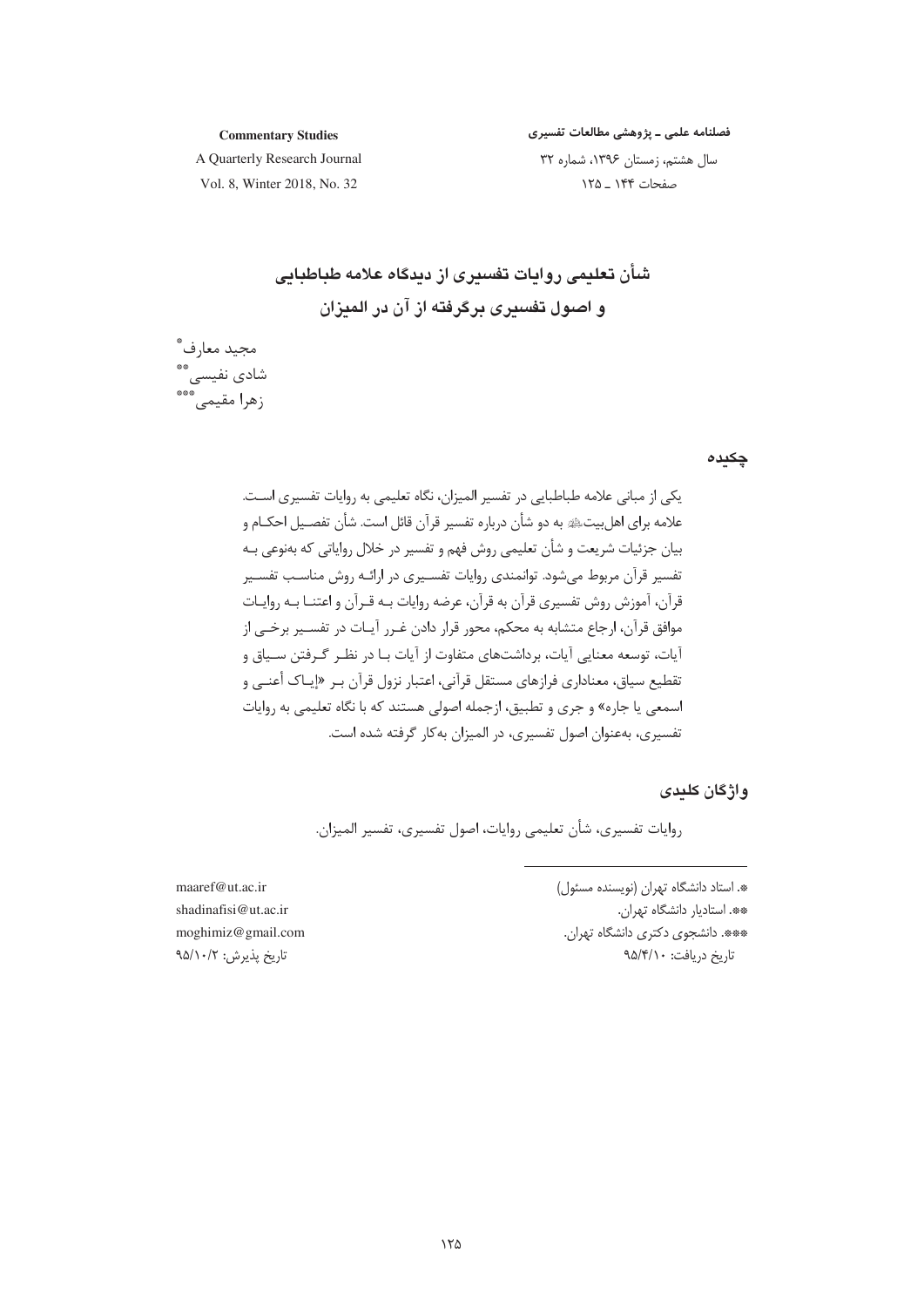#### طرح مسئله

مشهورترین و معروف ترین دیدگاهی که از دیرباز نسبت به روایات تفسیری در میان مفسران وجود داشته، این است که روایات تفسیری نقش تبیین و توضیح آیات قـرآن کـریم را دارنـد. ایـن تبیـین و توضـیح مـی توانـد مقولههای مختلفی را در بر بگیرد، از جمله: تبیین واژگان و عبارتهای قرآنی، تقریر و تاکید آموزههای قــرآن، تبيين مدلولهاي آيات؛ بيان مصاديق آيات، تفصيل و شرح و بسط معنـايي دربـاره جزئيـات قصـص قرآنـي، تفصيل احكام و … (براي تفصيل بيشتر ر.ك: نصيري، ١٣٨۶: فصـل سـوم؛ اخـوان مقـدم، ١٣٩٣: ٤٣ \_ ۵٩؛ محمدی ریشهری، ۱۳۹۰: ۱۳۲ ـ ۱۱۴)

نگاه تعلیمی و روش شناسی نسبت به روایات در حوزه فقه پیشینهای دیرینـه دارد و سـبب پیـدایش علـم اصول فقه شده است، اما شأن تعليمي روايات در فرآيند فهم آيات، در دهههاي اخيـر و بيشــتر در آثــار بعــد از علامه طباطبایی مورد توجه قرارگرفته است. (معرفت، ۱۴۱۸: ۱ / ۴۶۹ \_ ۴۶۸: مهریزی، ۱۳۸۴: ۳۴: نصیری، ۱۳۸۶: ۵۲۷ \_ ۵۲۳) نگارندگان در میان مفسران پیش از علامه، کسی را چون ایشان سراغ ندارند که بر نقش تعلیمی روایات این همه تاکید کرده باشد، بهگونهای که مهمترین شأن اهـل بیـت را، شـأن معلمــ ، قـرآن و ياددادن روش فهم وتفسير بداند. (طباطبايي، ١٣٨٧: ۶۴)

این دیدگاه، نگرشی تحلیلی به روایات تفسیری دارد و مطابق آن، القای اصول از سوی پیشوایان دیـن در خلال کلام و سیره و ضرورت تفریع بر آن اصول در روش تفسیر، مورد توجه قرار میگیرد؛ با توجـه بـه ایـن نگرش مسئله اصلی این است که علامه چه اصولی را از روایات مرتبط با تفسیر، برگرفته و آنهـا را در تفسـیر خويش به كار گرفته است؟ و ديگر اينكه آيا ايشان در ضمن تفسير الميزان، به اين اصـول و مسـتندات روايـي آن به صراحت اشاره کرده است یا از عملکرد ایشان در خلال تفسیرشان می توان اصولی را استخراج کرد؟

این نوشتار در صدد است قواعدی را که علامه بر اساس روایات اهل بیتﷺ، در المیـزان بـه کـار گرفتـه است در حد امکان استخراج کرده و استنادات روایی و کاربردهای آن قواعد را، در این تفسیر واکاوی کند.

#### مقدمه

علامه طباطبایی از جمله مفسران برجسته قرن اخیر در تفسیر قرآن به قرآن است؛ ایشان همه آیـات قــرآن را قابل فهم برای عموم میداند و معتقد است هیچیک از آیات قرآن و کلمات و عبارتهای آن پیچیدگی نـدارد، بهگونهای که ذهن خواننده آشنا به زبان عربی و قواعد آن، در فهم معنای آن دچار حیرت و سـرگردانی شـود. (طباطبایی، ۱۳۷۱: ۱ / ۹) ایشان در روش تفسیری خود، بر بی نیازی تفسیر از هر منبعی غیـر از قـرآن حتـی روايات نبوي تاكيد مي كند، (همان: ٣ / ٨٥ \_ ٨۴) اما با اين وجود در حوزه عمل گروههايي از آيات را نيازمنـد مراجعه به روایات تفسیری اهل بیتﷺ میداند. علامه در تفسیر قرآن برای اهل بیتﷺ دو شأن قائل است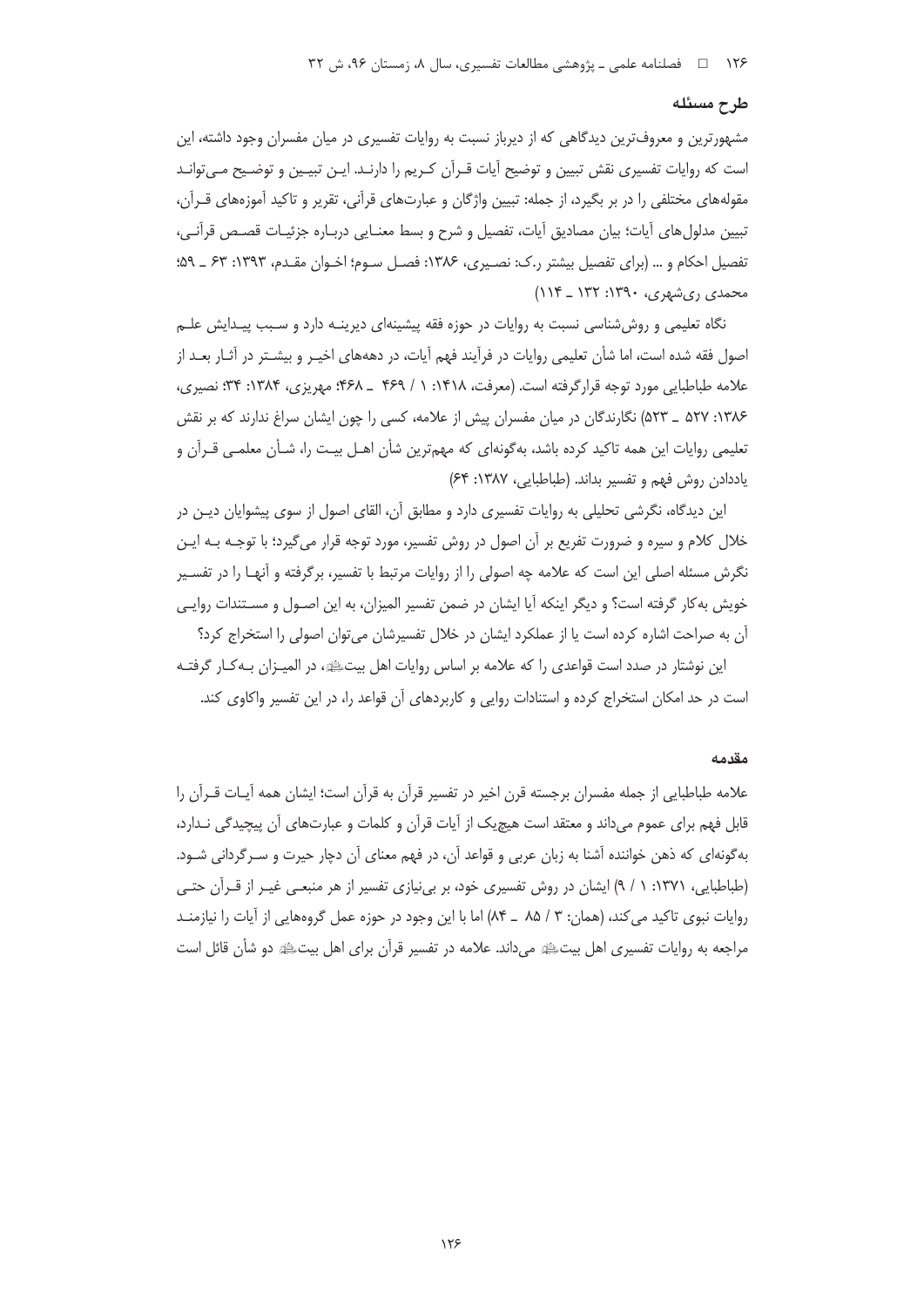شأن تعليمي روايات تفسيري از ديدگاه علامه طباطبايي و اصول تفسيري … □ ١٢٧

١. شأن بيان جزئيات و تفاصيل شريعت در سه حوزه آيات احكام، قصـص و آيـات مـرتبط بـا معـاد ٢. شـأن تعليمي در روش فهم قرآن. (ر.ک: طباطبايي، ١٣٨٨ ب: ۴۴ \_ ۴۳: همو، ١٣٧١: ٣ / ٣۶ و ٨۴)

علامه طباطبایی اهل بیتﷺ را در معلمی قرآن ملحق به رسول الله می داند و سرانجام نتیجه مـی گیـرد که دیگران نیز می توانند با اعمال سلیقهای که از معلمان حقیقی یاد گرفتهاند، مراد قــرآن مجیــد را از ظــواهر آياتش بفهمند. (همان، ١٣٨٨ ب: ۴۴) بنابر آنچه گفته شد ايشان مهـمتـرين شـأن ائمـه را، معلمـي قـرآن و یاددادن تفسیر میداند. (همان، ۱۳۸۷: ۲۰۳ \_ ۲۰۲؛ مهدوی راد، ۱۳۹۳: ۲۱۶ \_ ۲۰۹) و گزاف نیست که گفتـه شود وی پیشتاز این اندیشه در زمینه تفسیر قرآن است. (نفیسی، ۱۳۹۲: ۱۳)

آثار پیش نگاشته در این باره، یا بهصورت گذرا، تنها به اصل موضوع شأن تعلیمی در تفسیر المیزان اشاره کرده یا از زوایای دیگری آن را پژوهیدهاند. (ر.ک: دیاری پیدگلی، ۱۳۹۰: ۶۴ ـ ۶۲؛ نفیسی، ۱۳۹۲: ۱۵ ـ ۱۳: اسعدی، ۱۳۹۲) یا تنها برخی از این اصول را در نوشتههای خویش آوردهاند. (مهدوی راد، ۱۳۹۳: ۲۱۶ \_ ۲۰۹: اسعدی، ۱۳۸۲؛ مهدوی راد و احمدنژاد، ۱۳۹۰)

مفهوم شأن تعلیمی در روایات تفسیری از دیدگاه علامه طباطبایی

منظور از شأن تعليمي روايات از نظر علامه اين است كه روايات تفسيري، افزون بر تبيـين معنـا و بيـان مـراد خدای متعال و ارائه تفاصیل آیات، شأنی تعلیمی نیز در فهم آیات و آموزش روش تفسیر دارد؛ به دیگـر بیـان سنت همچون یک مفسر تنها درصدد تبیین معـانی واژگـانی و محتـوایی آیـات نیسـت بلکـه افـزون بـر آن رویکردی «تعلیمی و روش شناختی» دارد و روش تفسیر قرآن و برداشت از آیات را نیز بـه متخصصـان ایـن عرصه مي آموزاند.

علامه با استناد به برخی از آیات قرآن کریم نتیجه میگیـرد کـه معـارف قـرآن معـارفی اسـت کـه هـر دانشمندی با تدبر و بحث پیرامون آن می تواند آن را درک کند و در چنین مقـامی لزومـی نـدارد فهـم قـرآن مشروط به فهم صحابه و شاگردان ایشان باشد، بلکـه در چنـین مقـامی حتـی فهـم آن را مشـروط بـه بیـان رسول خداءً، نمیداند، مگر در موارد استثنا؛ (طباطبایی، ۱۳۷۱: ۳ / ۸۴) چرا که این موارد را ازجمله جزئیاتی می داند که طبق آیه ۷ سوره حشر و ۱۰۴ سوره نساء خدا آن را به رسولش ارجاع داده است (همـان: ۱ / ۶۲ و ۸۴ / ۸۴) و در این موارد راهی جز رجوع به روایات وجود ندارد.

علامه درباره مفهوم تعلیم در روایات تفسیری، معتقد است که تعلیم ارشاد ذهن متعلم به آن چیزی است که دریافتش دشوار است، نه آنچه فهمیدنش محال است و درواقـع تعلـیم، راه و مقصـد را آسـان و نزدیـک می کند نه اینکه آن را ایجاد کند و اگر تعلیم رسول اللهﷺ نباشـد، تفسـیر ممکـن ولـی دشـوار خواهـد بـود.  $(AA \mid Y; \cdot)$ همان)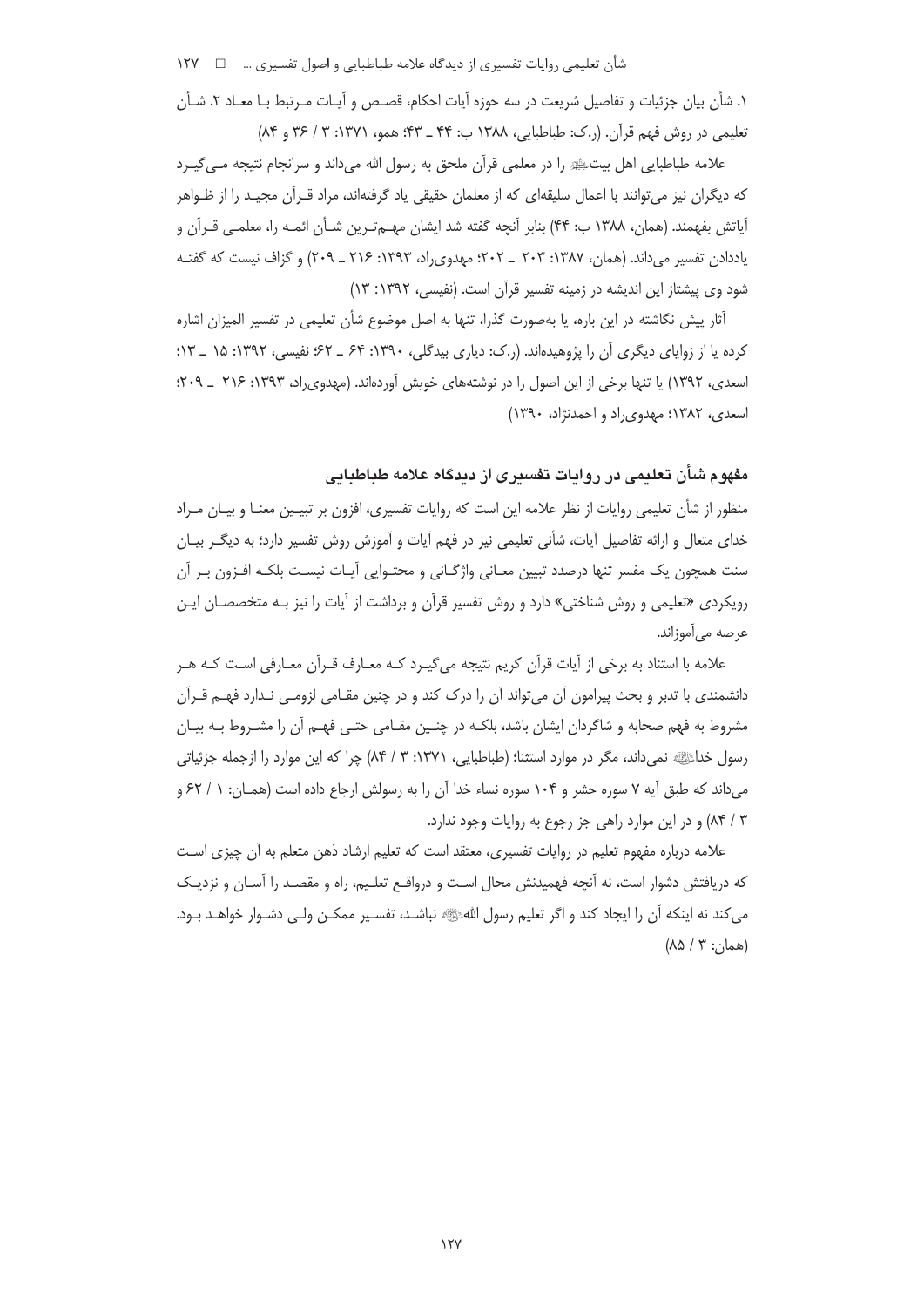## ۱۲۸ = فصلنامه علمی ـ پژوهشی مطالعات تفسیری، سال ۸، زمستان ۹۶، ش ۳۲

در ادامه نیز بر این مطلب تاکید دارد که منظور از بیان و تعلیم ایشان، ایـن نیسـت کـه مطـالبی را گفتـه باشند که از خود قرآن قابل فهم و برداشت نباشد و اگر قرار باشد رسول معانی و مفاهیمی از قرآن را بیان کند که راهی برای فهم آن وجود ندارد، در این صورت با آیاتی که قرآن را کتابی با آیـات روشـن (سـجده / ۳) و زبان عربی آشکار معرفی کرده است (نحل / ۱۰۳)، ناسازگاری دارد. (طباطبایی، ۱۳۷۱: ۳ / ۸۵)

علامه احاديث تمسك بـه قـرآن (ر.ک: عياشـي، ١٣٨٠: ١ / ۵؛ مجلسـي، ١٣۶۵: ٣١ / ۴۲۲) و احاديـث عرضه (کلینی، ۱۴۰۷: ۱ / ۷۱ \_ ۶۹) را دال بر موجود بودن «جمیع» مضامین احادیث نبوی در قرآن میداند؛ (طباطبایی، همان) این تعبیر علامه صراحت در عمومیت دیدگاه ایشان نسبت بـه همـه روایـات تفسـیری در شأن تعليمي دارد. (نفيسي، ١٣٩٢: ١۴) وي معتقد است اگر بنا باشد استفاده از مضامين قرآن، منوط به بيـاني از رسول اللهﷺ باشد، دور لازم مي]يد. (طباطبايي: همان) وي با توجه به برخي صفات قرأن از جمله «نـور» و «تبيان ڪل شيء» بودن آن، راه فهم قرآن را بر کسي بسته نمي داند و معتقد است که قرآن بر معاني خـود دلالت دارد و اهل بیتﷺ ما را به طریق این دلالت هدایت نموده، بهسوی مقاصد قرآن راهنمایی مے کننـد. (ر.ک: همان: ٣ / ٨۶) آنگاه ایشان روایات اهل بیت، و در استدلال آیـهای بـرای آیـه دیگـر و استشـهاد معنایی بر معنای دیگر، دلیل بر وجود معنا در افق ذهن شنونده میداند، اما بر این نکته پافشاری می کنـد کـه اهل بيت ﷺ طريق معيني را در تدبر در آيات به مخاطب ياد مي دهد. (همان: ٣ / ٨٧)

علامه آیاتی از قرآن را دلیل این مبنای خویش در روش فهم و برداشت از قرآن مـیآورد، ازجملـه: آیـات دال بر فهم عمومی قرآن (مانند زمر / ۴۱؛ ألءمران / ۱۳۸)؛ أيات دعوت عموم مردم اعم از مؤمن و كـافر و شاهد عصر نزول و غيراًن به تعقل و تدبر (مانند نساء / ٨٢؛ طباطبايي، ١٣٧١: ٣ / ٨۴)؛ آيات بيـانگر تعلـيم و تبیین رسول اللهﷺ نسبت به کتاب (نحل / ۴۴؛ جمعه / ۲)؛ آیهای که مردم را موظف بـه عنایـت بـه همـه اوامر و نواهي او مي كند (حشر / ٧؛ طباطبايي، همان: ٨۵ ـ ٨۴) و نيز آيهاي كه قلب رسـول اللهﷺ را ظـرف نزول قرآن معرفی می کند. (شعراء / ۱۹۴ \_ ۱۹۳: طباطبایی، همان: ۱ / ۱۱)

قواعد برگرفته از روایات تفسیری در نگاه شأن تعلیمی با توجه به نگاه تعلیمی علامه طباطبایی به روایات تفسیری، اینک پارهای از این قواعد، که در دیدگاه علامـه به صورت شاخص مطرح است، بیان میشود.

یک. اصل توانمندی روایات تفسیری در ارائه روش مناسب تفسیر قرآن علامه معتقد به روشمندی روایات تفسیری در تعلیم روش تفسیر و ضرورت مراجعه مفسر به این روایات برای آموختن روش تفسیر قرآن است. ایشان در این باره می نویسد: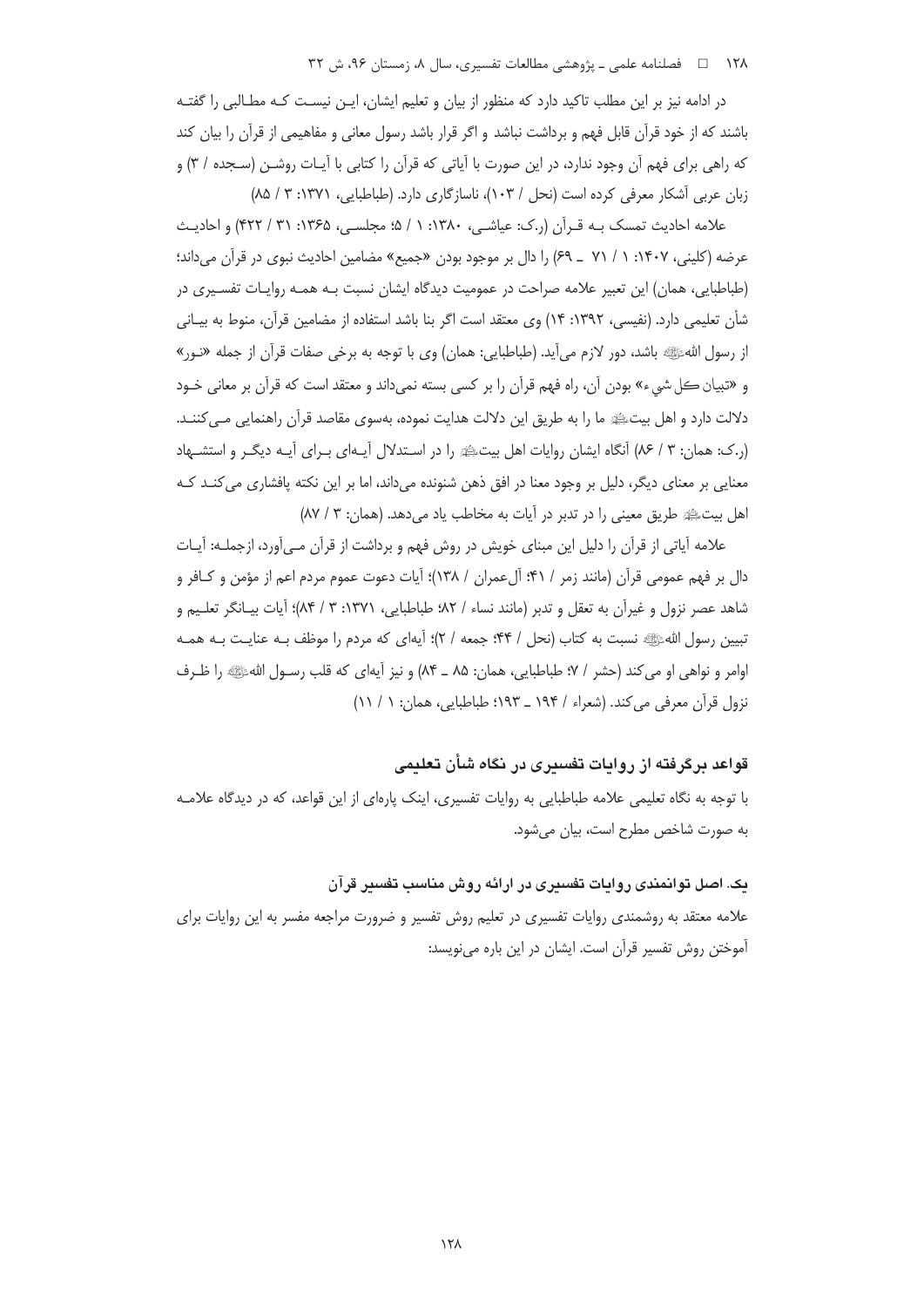شأن تعليمي روايات تفسيري از ديدگاه علامه طباطبايي و اصول تفسيري …  $\Box$  ١٢٩

وظیفه مفسر آن است که در احادیث پیامبر اکرمﷺ و ائمهﷺ که در تفسیر قرآن رسیده غور کرده، به روش ایشان آشنا شود، پس از آن طبق روشی که از کتاب و سنت استفاده شده، به تفسیر بپردازد. (طباطبایی، ۱۳۸۸ ب: ۸۱ ـ ۸۰؛ نیز ر.ک: همو، ۱۳۸۷: ۲۰۳)

در غیر این صورت، با دنبال کردن روش نادرست در تفسیر، حتی اگر نظر مفسر به واقع هم اصابت کند، مصداقي از تفسير به رأى خواهد بود. (طباطبايي، ١٣٧١: ٣ / ٧٧ ـ ٧۶) علامه با استناد به روايت رسول اللهﷺ: «مَنْ تَكَلَّمَ فِي الْقُرْآنِ بِرَأْيِهِ فَأَصَابَ فَقَدْ أَخْطَأُ» (شهيد ثاني، ١٠۴٩: ٣۶٩) و نيز كلام امام صادق لمله «إن أصاب لم یؤجر» (عیاشی، ۱۳۸۰: ۱ / ۱۷)، منظور از خطا را، خطای روشی می داند.

پیش تر اشاره شد که این روش در فقه سابقهای دیرینه دارد اما در تفسیر، تعداد روایاتی کـه بـهصـورت صريح اشاره به روش تفسير قرآن دارد، بسيار نيست (جهت ملاحظه برخي از اين روايات ر.ک: کليني، ۱۴۰۷: ۳ / ۳۳) و علامه بهصورت واضح و در همه جا به مستندات خویش در قواعدی کـه از روایـات گرفتـه، اشـاره نکرده است. ایشان در یکجا این روش را ازجمله آموختههـای خـویش از اسـتادش علامـه قاضـی مـی‹دانـد (حسینی طهرانی، ۱۴۲۶: ۲۷) و در جایی دیگر آن را روشی ذوقی و برگرفتـه از ممارسـت و غـور در روایـات اهل بيتﷺ. (طباطبايي، ١٣٧١: ٣ / ٨٧)

## دو. اصل تعليم روش تفسير قرآن به قرآن

دومین اصل اساسی حاصل از نگاه روش شناسانه علامه به روایات تفسیری، آن است که روشـب کـه روایـات تفسیری یاد میدهند، تفسیر قرآن به قرآن است. ایشان را مـیتـوان بـارزترین شخصـیت علمـی قـرن اخیـر برشمرد که با تاکید بسیار، روش تفسـیر قـرآن بـه قـرآن را از آمـوزههـای تفسـیری اهـل بیـتﷺ و بلکـه کارآمدترین و تنها روش استوار در تفسیر قرآن دانسته است. (همان: ۱ / ۱۲) ایشان معتقـد اسـت کـه حجـم انبوهی از روایات تفسیری معصومان از نوع استدلال به یک آیه برای توضیح آیهای دیگـر و یـا استشــهاد بـه مفهوم یک آیه برای آشکار شدن معنای آیه دیگر است. ایشان این روش را همان روش تفسیر قرآن به قـرآن مے داند (همان: ۳ / ۸۷) و مے نویسد:

در درک معانی آنها (آیات) روش اهل بیتﷺ را باید اتخاذ نمود و هر آیه قرآنی را با آیات دیگر قرآنی توضیح داد و تفسیر کرد نه به رای و نظر خود … کسی که با نظر کنجکاوی در احادیث اهل بیت و در روایاتی که از مفسرین صحابه و تابعین در دست است، رسیدگی نماید تردید نمی کند که روش تفسیر قرآن به قرآن تنها روش ائمه اهل بیتﷺ است. (همو، ١٣٨٨ الف: ٧٨ ـ ٧٧؛ نيز , ک: همو، ١٣٧١: ١ / ١٢)

مستندات علامه در اینکه روش تفسیری بهکار گرفته در المیزان همان روش اهـل بیـتﷺ یعنـی روش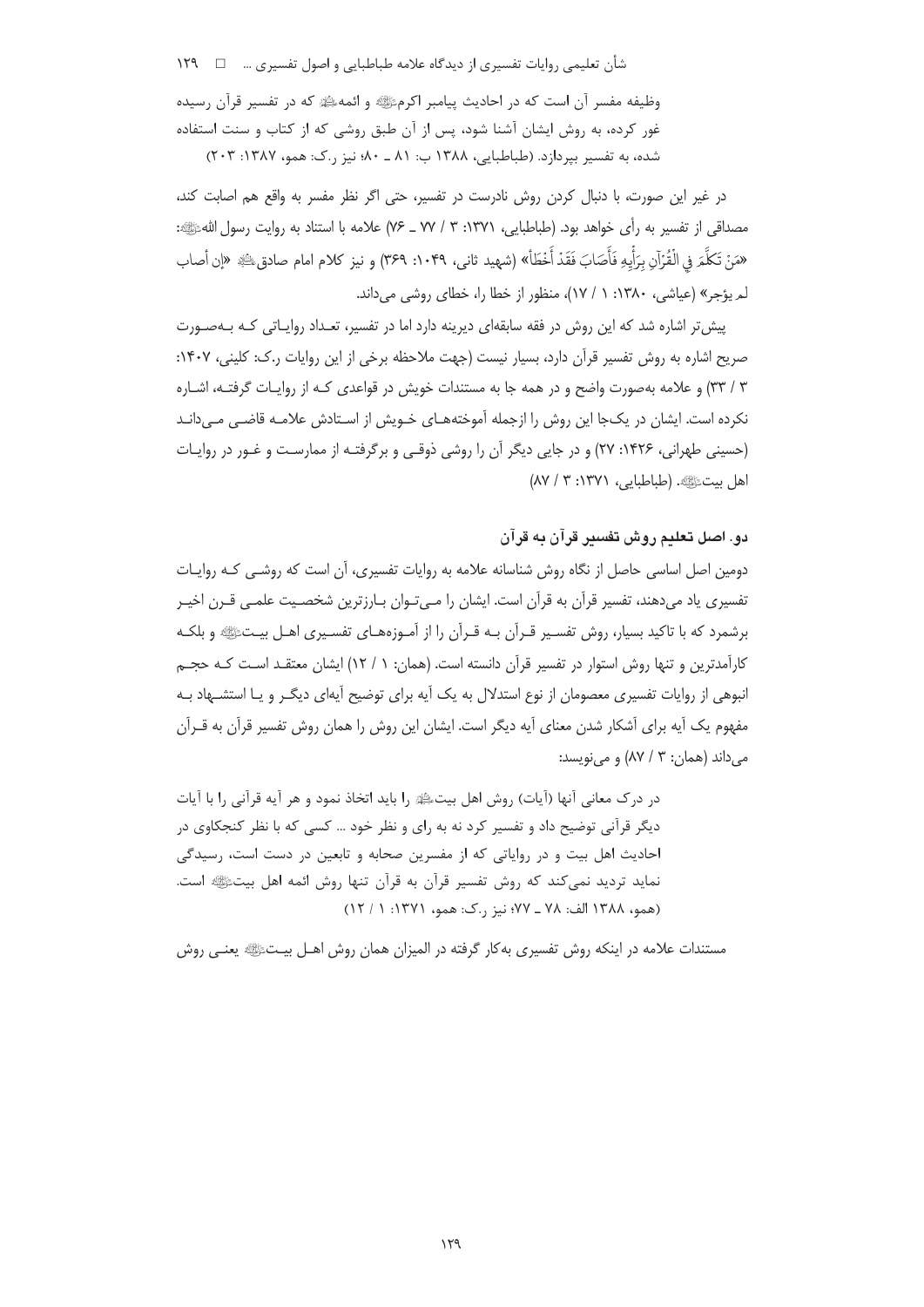۱۳۰ = د فصلنامه علمی ـ یژوهشی مطالعات تفسیری، سال ۸، زمستان ۹۶، ش ۳۲

تفسير قرآن به قرآن است، برخي از رواياتي است كه در منابع فـريقين از رسـول خـداءًا الله نقـل شـده اسـت: «وإنما نزل ليصدق بعضه بعضـاً» (ابن حنبــا ، ١۴١۶: ١١ / ٣۵۴: محلســ ، ١٣۶۵: ٣٠ / ٣١۵) ابشــان كــلام امیرمؤمنان را که می فرماید: «پنطق بعضه ببعض و پشهد بعضه علی بعض» (شریف رضی، ۱۴۱۴: ۱۹۲ / ۱۳۳» ناظر بر تعلیم روش تفسیری قرآن به قرآن می دانـد (طباطبـایی، ۱۳۸۸ ب: ۷۸) و مفـاهیم ایـن روایـات را از مفهوم ضرب آيات قرآن به يگديگر جدا كرده و روايات ضرب را از نظر حكم و موضوع جداي از ايـن روايـات میداند و آن را نوعی تفسیر به رای میشمرد. (ر.ک: جوادی آملی، ۱۳۷۴: ۲۰)

سه. اصل عرضه روایات به قرآن کریم و اخذ روایات موافق با آیه

بهدلیل دور بودن آیات قرآن از هر نوع تناقض (نساء / ۸۲) و از سوی دیگر امر به اطاعت از رسول و پــذیرش مطلق اوامر و نواهی او در آیات متعددی مانند آل عمران / ۳۲ و ۱۳۲: نساء / ۵۹ و ۱۰۴: مائده / ۹۲: انفـال / ۲۰ و ۴۶؛ حشر / ۷ و … روایات تفسیری نمی تواند با روح قرآن ناسازگار باشد.

مخالفت بـا قـرآن، مهـمترين معيـار نقـد حـديث در بـين دانشـمندان و محـدثان اسـت و در كـلام معصومانﷺ بر أن تصريح شده است. علامه درباره اين اصل كلي معتقد است كه ازسوى رسـول اللهﷺ و اهل بيتﷺ عرضه اخبار به كتاب اللَّه وظيفه قرار داده شده است. به موجب اين اخبار، اگر حديث موافق كتاب باشد بايد اخذ و عمل شود و اگر مخالف باشـد، طـرح گـردد. (طباطبـايي، ١٣٨٨ ب: ٨٨ و ٢٣ ـ ٢٢؛ ١٣٨٨ الف: ٨۵؛ ١٣٧١: ٩ / ٢١٢)

ایشان در جای دیگر آورده است:

ملاک اعتبار روایت تنها و تنها موافقت با کتاب است و اگر موافق با کتاب نبود هر جند سند آن نیز صحیح باشد، معتبر نیست و نباید فریب صحت سند آن را خورد. (همان؛ نیز ر.ک: همو، ۱۳۸۸ الف: ۸۱ ـ ۸۰)

در مورد این اصل، برخی اندیشمندان عدم مخالفت با قرآن را بهعنوان اصـلی در پـذیرش روایـات معتبـر می دانند. (ر.ک: سبحانی تبریـزی، ۱۴۱۹: ۵۵؛ جـوادی آملـی، ۱۳۷۸: ۱ / ۱۳۸ - ۱۳۷؛ دمینـی، ۱۴۰۴: ۱۱۷) نکته قابل توجهی که در دیدگاه علامه نسبت به این اصل وجود دارد، آن اسـت کـه ایشـان افـزون بـر عـدم مخالفت، موافقت با قرآن و منطبق شدن روايت با آيه را نيز شـرط مـي‹انـد. مـورد اخيـر در بررسـي روايـات داستان ها و اسباب نزول کاربردی ویژه دارد؛ (ر.ک: نفیسی، ۱۳۸۹: ۴۹۴ \_ ۴۸۰) این معیار را می توان معیـاری ويژه در تفسير الميزان برشمرد. برخي نسبت به اين ديدگاه علامه، موضعي انتقادي اتخـاذ كـردهانـد. (بابــايي، ۱۳۸۵: ۲ / ۲۷۴) علامه همچنین معتقد است اخباری که موافقت و مخالفتشان معلـوم نیسـت، بـدون رد یـا قبول بايد مسكوتعنه گذاشته شود. (.ك: طباطبايي، ١٣٨٨ الف: ٨۵)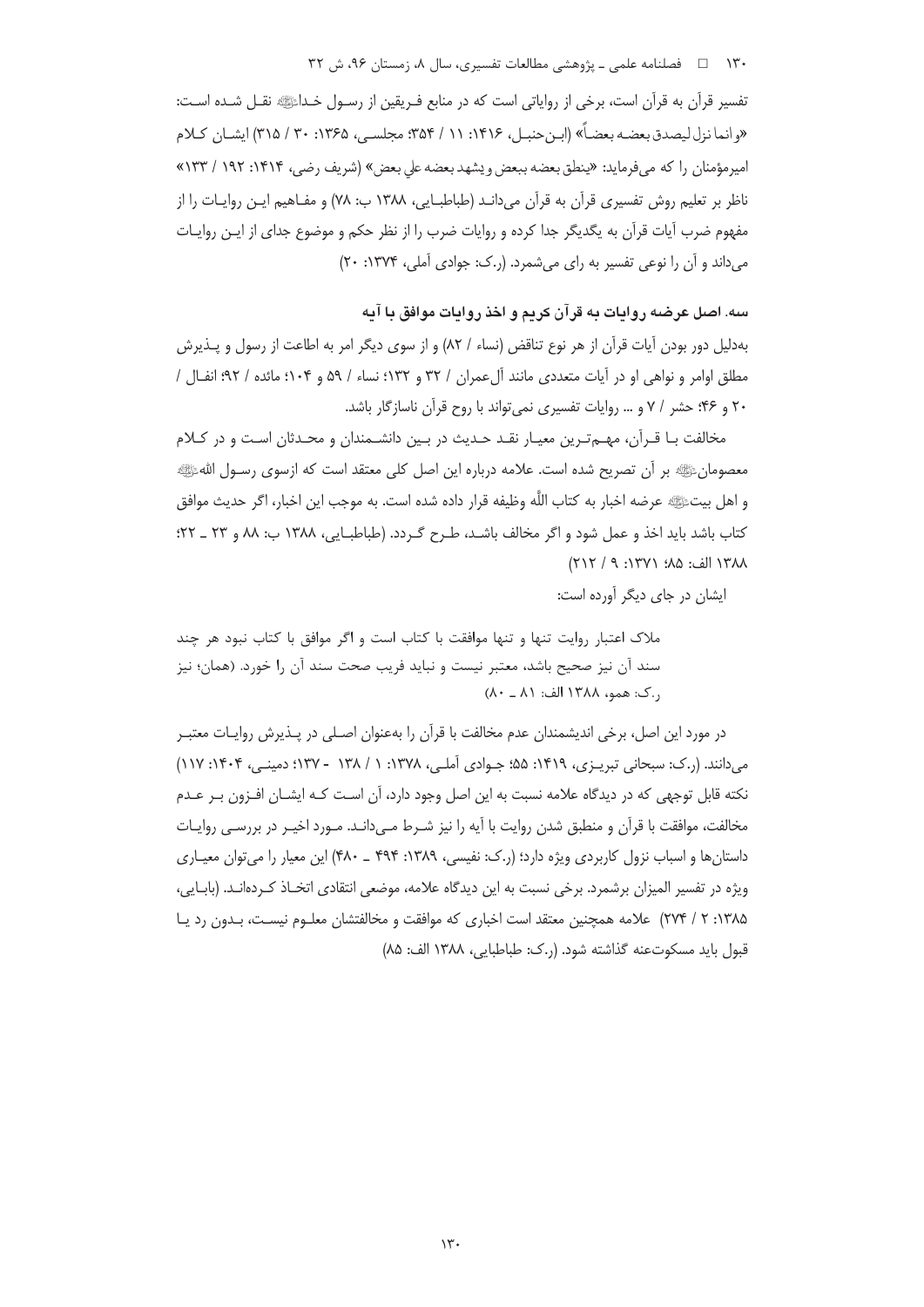شأن تعليمي روايات تفسيري از ديدگاه علامه طباطبايي و اصول تفسيري …  $\Box$  ١٣١

در الميزان بارها شاهد آن هستيم كه ايشان روايت را بهدليل عدم موافقت با قرآن رد مـي كنـد؛ از جملـه: ايشان ذيل أيه ٨٣ \_ ٧۴ سوره انعام درباره حضرت ابراهيمﷺ، بحثى تطبيقي بين معارف قرآن و تـورات دارد؛ از جمله در مورد اختلاف بين ذبيح بودن اسماعيل ﷺ يا اسحاق ﷺ؛ ايشان بر ذبيح بودن اسماعيل ﷺ طبــق آيات قرآن شاهد مي آورد و روايات اهل بيتﷺ را، كه از طرق شيعه نقل شده، مؤيد آن مي گيـرد، سـيس بـه روايات اهل سنت كه در اين باب اختلاف دارند، اشاره كرده و رواياتي كه ذبيح را اسحاق ﷺ مرداند، مخبالف قرآن شمرده است. (طباطبایی، ۱۳۷۱: ۷ / ۲۳۲: جهت ملاحظه موارد دیگر ر.ک: همـان: ۴ / ۳۴۸: ۸ / ۲۸۶:  $(7V) / 25$  ( $7V$  /  $17.7V$ 

یادآوری این نکته ضروری است که ایشان این اصل را تنها بر احادیث ظنّی حاکم مـیدانـد امّـا احادیـث قطعی مانند خبر متواتر و خبر واحد محفوف به قراین نزد ایشان حجّت است و نیازی به عرضه بر کتاب ندارد. (نفيسي، ١٣٨٩: ۴٩٥ \_ ۴٩٢) و نيز در اين اصل در دايره پذيرش خبر واحد فقهي با غير آن تفاوت قائل است، بدین معنا که خبر واحد را در حوزه احکام فقهی، که دایره عمل است، با اندک وثوقی معتبر میداند اما در غیر آن فقط به شرط قراین دال بر صحت می بذیرد. (طباطبایی، ۱۳۷۱: ۱۲ / ۲۶۲ ـ ۲۶۱)

مستند علامه در این اصل روایات متعددی است که از عرضه حدیث بر قرآن و موافقت با آن سخن گفتـه است. (ر.ک: کلینی، ۱۴۰۷: ۱ / ۷۰ \_ ۶۹؛ حر عاملی، ۱۴۰۹: ۲۷ / ۱۰۶ به بعد)

## چهار. اصل ارجاع محکم به متشابه

در مورد ردّ متشابه به محکم علامه تصریح دارد که شیوه ایشان همان شیوه اهــل بیـت اسـت. ایشــان ذیــل روايتي از امام صادق ﷺ درباره معناي «الرحمن على العرش استوى» مي نويسد:

(كلام امام عليه) اشاره است به طريقه اهل بيت عليه كه در تفسير همه آيات متشابه قرآن دارند و آن این است که آیات درباره اسماء، صفات و افعال خدا و آیات خارج از حس را، به آيات محكمات ارجاع مي دهند؛ يعني با اينها، آنها را معنا مي كنند ... . (طباطبايي، ١٣٧١:  $(179/19)$ 

ایشان پس از بیان روایاتی درباره تفسیر متشابهات می نویسد:

از روایات همان مطلبی را که ما بیان کردیم؛ یعنی ارجاع متشابهات به محکمات استفاده می شود و تشابه در متشابهات قابل رفع است ... . (همان: ٣ / ٤٨)

مشهورترین روایتی که بهصورت صریح از ارجاع متشابه به محکم سخن گفته است روایت امام رضا،ﷺ است كه فرمود: «منْ رَدِّ مُتَشَابِهَ الْقُرْآنِ إِلَى مُحكمِهِ فَقَدْ هُدِي إِلَى صِراطٍ مُسْتَقِيمٍ» (طبرسي، ١۴٠٣: ٢ / ۴١٠: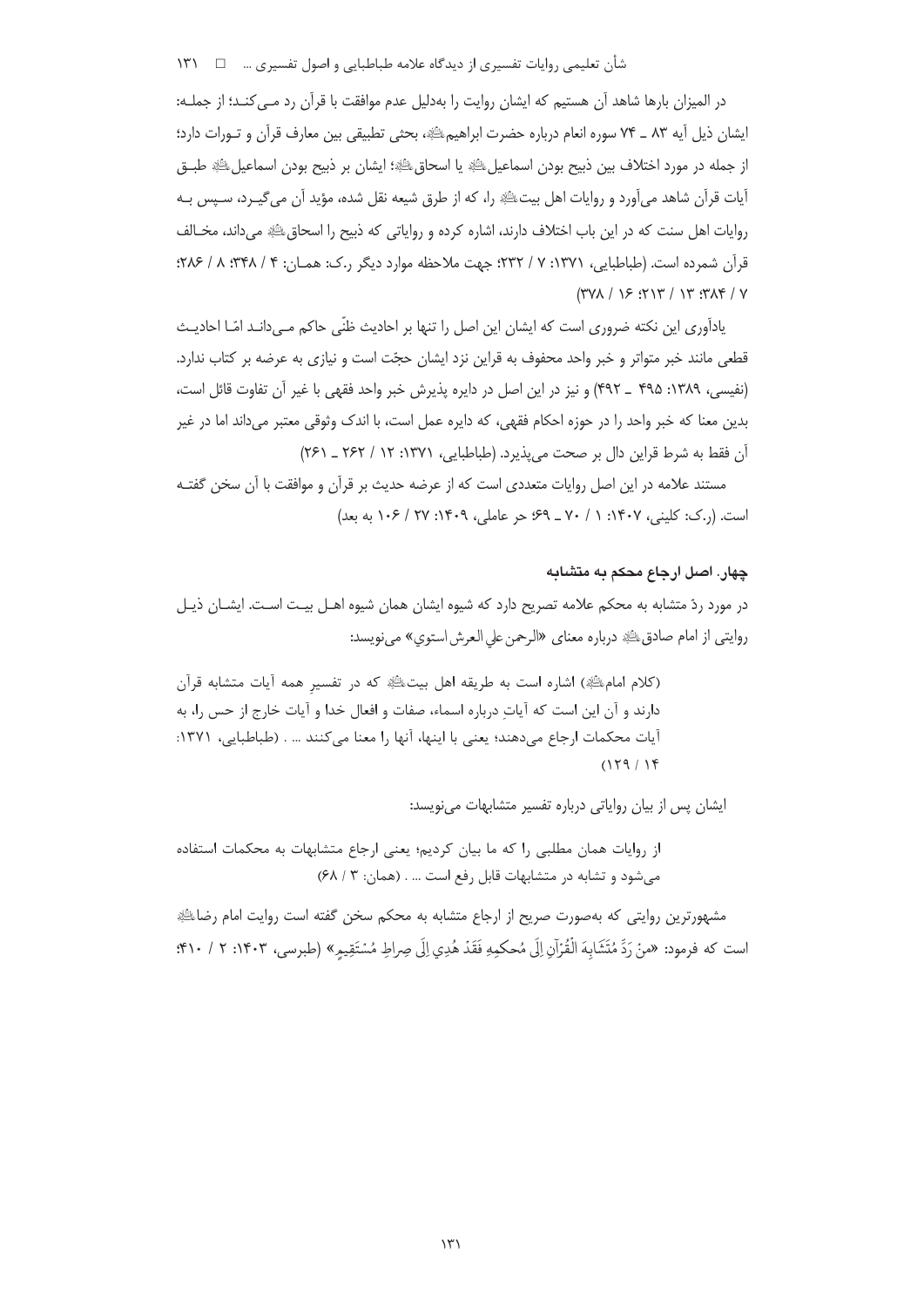۱۳۲ = د فصلنامه علمی ـ یژوهشی مطالعات تفسیری، سال ۸، زمستان ۹۶، ش ۳۲

اربلي، ١٣٨١: ٢ / ٢٩۴) جز آنكه برخي از متفكران شيعه معتقدند ارجاع متشابه به محكم فقط از آن اهل بيتﷺ است (حرعاملي، ١۴١٨: ١ / ٥٧٣) اما علامه به چنين اختصاصي قائل نيست.

از جمله آیات محکمی که علامه برخی آیات متشابه را که از آن بوی تجسیم در مورد ذات خدای متعـال به مشام می رسد، با رد آن، به گونهای صحیح تفسیر می کند آیــه «لَبِسَ ۖ ڪَمِثْلِـهٖ شَيْءٌ» (شـوری / ١١) اسـت. علامه آياتي نظير «لأتُدْرَكُهُ الْإِبْصاٰرُ …» (انعام / ١٠٣)؛ «أَلَرَّحُمْنُ عَلَى الْعَرْشِ اسْبَوٰي» (طه / ۵) و آيبه «إلى رَبّها نأَظِرَةٌ»؛ (قيامه / ٢٣) را از جمله آيات متشابهي مي داند كه با ارجاع به آيه مزبور تفسير مـي شـود. (طباطبــايي،  $(19/7:15)$ 

# ينج. اصل استفاده از غرر آمات (آمات كلمدى)

غرر آیات اصطلاحی است که علامه در تفسیر برخی آیات بهویژه آیات توحیدی بهکار می برد. آیاتی که جنبـه کلیدی و زیربنایی نسبت به تفسیر سایر آیات داشته و راهگشای بسـیاری از آیـات دیگـر قـرآن و بلکـه پایـه محکمی برای حل بسیاری از احادیث خواهد بود. ایشان آیات قرآن را تفاصیل معارف الهی و حقـایق حقـهای می داند که مبتنی بر یک حقیقت است و آن اصل توحید است. (, ک: همان:١٠ / ١٣۵)

بهنظر می رسد غرر آیات، معارف کلیدی قرآن کریم است که مبدا شناخت سایر آیات محسوب می شـوند و بدون آنها هیچ آیهای فهمیده نمی شود؛ زیرا این بخش از قرآن عهدهدار قواعد کلّی قرآن شناسی مـی باشــند و با نيل به اين قواعد كلَّى، ديگر آيات قرآني روشن ميگردد و اين روش؛ يعنـي از آيـات زيـر بنـائي و معـارف کلیدی یی به سایر آیات بردن همان سیره ائمه اطهارﷺ بوده است. (ر.ک: جوادی آملی، ۱۳۷۴: ۲۰)

علامه اصطلاح «غرر» را نه تنها درباره برخي آيات، بلكه درباره برخي روايات نيز بهكار برده است. (ر.ك: طباطبايي، ١٣٧١: ٨ / ٣٤٥؛ نيز: همان: ١٢ / ٢۴؛ ٢٠ / ٢٢٩؛ همو، بي تا: ٢۴٨)

علامه در تعدادی از سورهها، غرر آیات آن سوره را، در صورت موجود بودن، در ابتدای سوره آورده اسـت، جز آنكه وى بهصراحت بيان نكرده چگونه با توجه به روايات، غرر آيات را شناسايي كرده است؟

> كل آياتي كه در تفسير «*الميزان*» بهعنوان غرر آيات معرفي شدهاند، عبارتاند از: (حجر / ٩): «إِنَّا نَجْنُ نَزَّلْنَا الذِّكَّ وَإِنَّا لَهُ وِلَحافِظُونَ». (حجر / ٢١): «وَإِنْ مِنْ شَيْءٍ الْإِجِنْدَناٰ خَزِأَتْنُهُۥ...».

> > (اسراء / ٢٠): «كُلَّا نُمِدُّ هَٰوُّلاَّءِ وَهَٰؤُلاَّءِ مِنْ عَطاَّءِ رَبِّكَ وَما كانَ عَطاْءُ رَبّكَ ...».

(اسراء / ۵۸): «وَإِنْ مِنْ قَرْيَةٍ إِلَّا نَحْنُ مُهْلِكُوهاْ...».

(اسراء / ١١٠): «قُل ادْعُوا اللَّهَ أَو ادْعُوا الرَّحْمٰنَ أيَّا ما تَدْعُوا فَلَهُ الْأَسْماَءُ الْحُسْنَى».

طه / ٨؛ نور / ٣٥؛ لقمان / ٣٠؛ پس / ٨٣ \_ ٨٢، ق / ٢٢، ٣٠ و ٣۵؛ نجم / ٣٢ و انفطار / ١٩.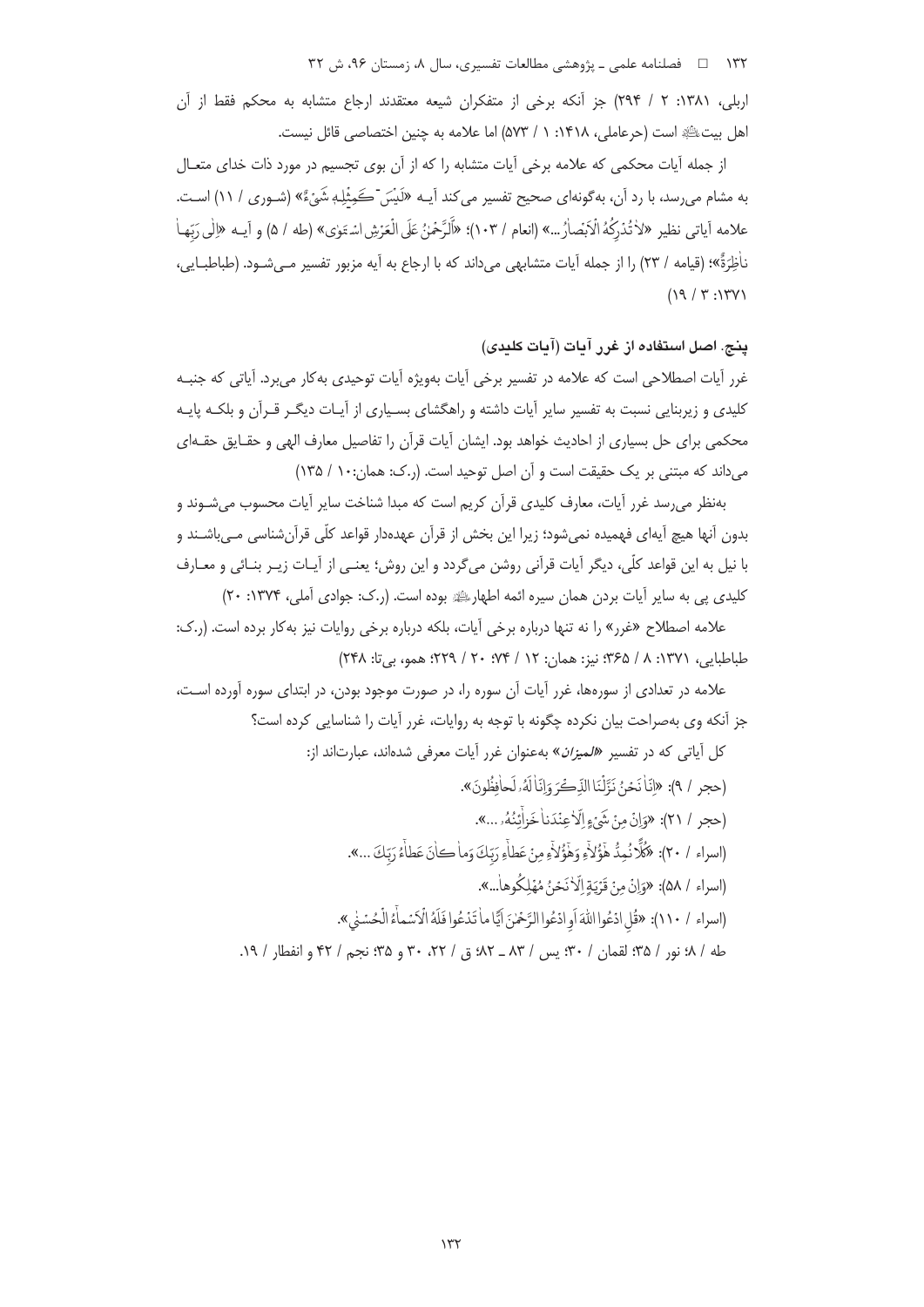شأن تعليمي روايات تفسيري از ديدگاه علامه طباطبايي و اصول تفسيري …  $\Box$  ١٣٣

کلیدیترین مفاد و محتوای این آیات، در باره توحید، عدم تحریـف قـرآن، سـنتهـای الهـی و برخـی از قوانین حاکم بر فضای قیامت است.

اصطلاح غرر أيات در منابع حديثي مشهور يافت نشد، بنابراين روايتي كه بهطور مستقيم به ايـن موضـوع اشاره کند، در منابع روایی مشهور، موجود نیست. بنابر تفحصی که در تفاسیر مختلف شیعه و سنی انجام شـد، بهنظر می رسد این اصطلاح خاص علامه است و البته در آثار اندیشمندانی بعد از ایشــان و بــهتبــع ایشــان، آمــده است. (سبحانی تبریزی، ۱۴۲۱: ۶/ ۴۵۱؛ ۹/ ۱۵۷؛ همو، ۱۴۲۰: ۱۵۷؛ صادقی تهرانی، ۱۴۰۶: ۵/ ۱۶۲ و ۱۶۸؛  $(19. / Y:154 / Y:154)$ 

آيت الله جوادي آملي در انتساب چنين بهرهمندي نسبت به روايات اهل بيتﷺ مي نويسد:

اما آنچه که سیره خاص المیزان است که جز در روایات معصومینﷺ در تفاسیر پیشینیان بهندرت دیده می شود و بعد از آن هم هنوز به ابتکار خویش باقی است، همانا شناسایی آیات کلیدی و ریشهای قرآن است که در پرتو آن آیات کلیدی درهای بسیاری از آیات دیگر گشوده میگردد … . (جوادی آملی، ۱۳۷۴: ۲۰)

> شش. اصل بهرهگدری از سداق علامه دو گونه به سیاق توجه کرده است:

# ۱. لحاظ کردن سیاق در تفسیر

بهرهگیری از سیاق ازجمله نکات چشمگیر در تفسیر «*المیزان*» است بهگونهای که این واژه و هم مفـاهیم اَن بیش از ۲۰۰۰ بار در این تفسیر به کار رفته است.

با بررسی مواردی از اعتنای علامه به مقوله سیاق چنین بر می∫ید که ایشان در جایی که دو شرط محقق بوده، از سیاق استفاده کرده است: ١. پیوستگی در نزول ٢. ارتباط موضوعی (ر.ک: طباطبایی، ١٣٧١: ۶/ ۶:  $(10 - 75.57)$   $-717/15$ 

توجه به سیاق ازجمله مواردی است که ائمهﷺ نیـز در تفسـیر آیـات از آن بهـره جسـتهانـد و در برخـی روایات، در تفسیر بعضی آیات، به آیات قبل یا بعد استناد کردهاند.

امام صادقﷺ ذيـل آيه ١٣٨ بقره: «صِبْغَةَ اللَّهِ وَمَنْ اَحْسَنُ مِنَ اللَّهِ صِبْغَةً ... » فرمود: «صبغه بـهمعنـاي «اسلام» است.» (عباشی، ۱۳۸۰: ۱/ ۶۲؛ کلینی، ۱۴۰۷: ۲/ ۱۴) علامه نیز ذیل این آیه گفته است که سیاق آیات بر دعوت از اهل کتاب به پذیـرش اسـلام دلالت دارد (طباطبایی، ۱۳۷۱: ۱ / ۳۱۵) چراکـه آیـات قبـل درباره اسلام است.

از امام صادق،ﷺ نقل شده است که عباد بصری در راه مکه، امام سجادﷺ را ملاقات کرد و با قرائت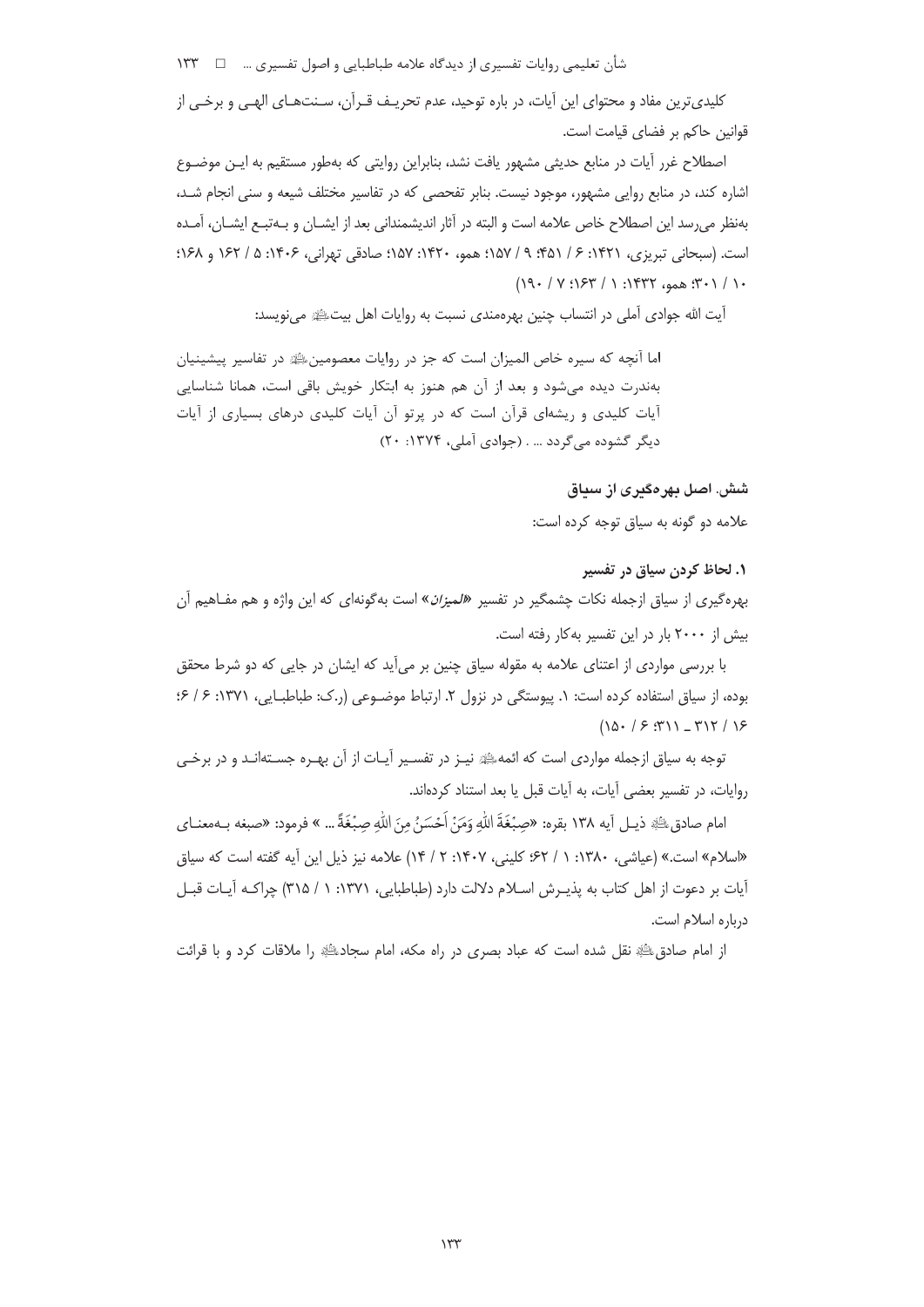۱۳۴ = د فصلنامه علمی ـ یژوهشی مطالعات تفسیری، سال ۸، زمستان ۹۶، ش ۳۲

آيه ١١١ توبه «إنَّ اللهَ اشْتَرٰى مِنَ الْمُؤْمِنِينَ اَنْفُسَهُمْ وَاَمُوالَهُمْ بِاَنَّ لَهُمُ الْجَنَّةَ يُقاتِلُونَ في سَبِيلِ اللهِ فَيَقْتُلُونَ ...» بهخاطر ترک جهاد بر آن حضرت خرده گرفت. امامﷺ به وی فرمود که آیه را ادامه بده که (خدا) پس از آن فرمود: «أَلمّاْتُبُونَ الْعاٰبِدُونَ الْحاٰمِدُونَ …». (توبه / ١١٢) سپس حضرت فرمود: «هر گاه كساني را با اين صفات ببينم، جهاد همراه آنان برتر از حج است». (حويزي، ١۴١۵: ٢ / ٢٧٣) گويا امامﷺ با توجه به آيه بعد، او را متوجه کردهاند که اکنون فضای جهاد مهیا نیست.

در برخی روایات نیز به ذیل آیه برای توضیح صدر آیه استناد شده است. (ر.ک: کلینی، ۱۴۰۷: ۸/ ۷۴)

## ٢. تقطيع سياق

با همه اهمیتی که علامه برای سیاق قائل است، در موارد بسـیاری، ایشــان آیــات را از سـیاق خــویش خـارج ساخته و مفاهیمی جدید یا گستردهتر از آن برداشت می کند. برخـی از بحــثـهـای اجتمـاعی المیـزان، نــوعی تقطیع سیاق محسوب میشود، مانند بحث ایشان ذیل آیات ۱۹۵ <sub>–</sub> ۱۹۰ سوره بقره با عنوان «بحث اجتمـاعی في لزوم الدفاع في المجتمع». (طباطبايي، ١٣٧١: ٢ / ٤٩)

ممکن است بهنظر رسد تقطیع سیاق همان توسعه معنایی است که در این نوشتار، بهعنوان اصلی مجـزا، به آن پرداخته شده است؛ گرچه این دو عنوان و نیز جری و تطبیق، همیوشانی هـایی بـا یکـدیگر دارنـد، امـا یکسان نیستند. در توسعه معنایی آیه در همان ساختار خود، معانی حداقلی و سپس حداکثری پیدا می کنـد امـا در تقطیع سیاق، آیه کاملاً از جایگاه خویش خارج شده، آنگاه معنای جدیدی بر آن بار می شود. تقطیع سیاق با جري و تطبيق نيز همين رابطه را دارد و نوعي عموم و خصوص من وجه محسوب مي شود.

ازجمله مواردی که علامه تقطیع سیاق و توسعه معنایی را یکجا گردآورده، می توان به آیــه ۴۳ سـوره نحـل «... فَسْئَلُوٓا اَهْلَ الدِّڪُر …» اشاره کرد. در تفسیر ایـن آیـه، علامـه ابتـدا آیـه را در سـاختار سـیاق معنـا كـرده و می نویسد که خطاب آیه به مشرکانی است که در برابر دعوت رسول خداﷺ قد برافراشته و نیرنـگ مـی کردنـد. بنابراین آنان قرآن را قبول نداشتند؛ چه رسد به اهل آن. پس ناگزیر باید گفت منظور از اهل ذکـر، اهــل کتــاب و بەويژە يهود هستند.

آنگاه علامه معنا را توسعه داده و رجوع به متخصص در هر موضوعی را از مفاد آیــه برداشـت مــی کنــد و سپس با توجه به روایات، مصداق اهل ذکر را اهل بیتﷺ میداند و این برداشت را با اشاره به آیـه ١٠ و ١١ سوره طلاق، که مراد از «ذکر» در آن رسول اللهﷺ است و بنابر این مراد از اهل ذکر، اهل اویند؛ بـا تفسـیر قرآن به قرآن منطبق می کند. (ر.ک: همان: ۱۲ / ۲۸۵)

با توجه به این نمونه میتوان گفت از جمله مبنای روایـی تقطیـع سـیاق، بسـیاری از روایـاتی اسـت کـه اهل بیتﷺ در خارج از ساختار سیاق، برای آیه مصداقی را تعیین می کنند. درواقع بسیاری از مصادیق جـری و تطبیق بر اساس تقطیع سیاق است. (ر.ک: عیاشی، ۱۳۸۰: ۲ / ۳۰۱: کلینی، ۱۴۰۷: ۸ / ۳۴۵)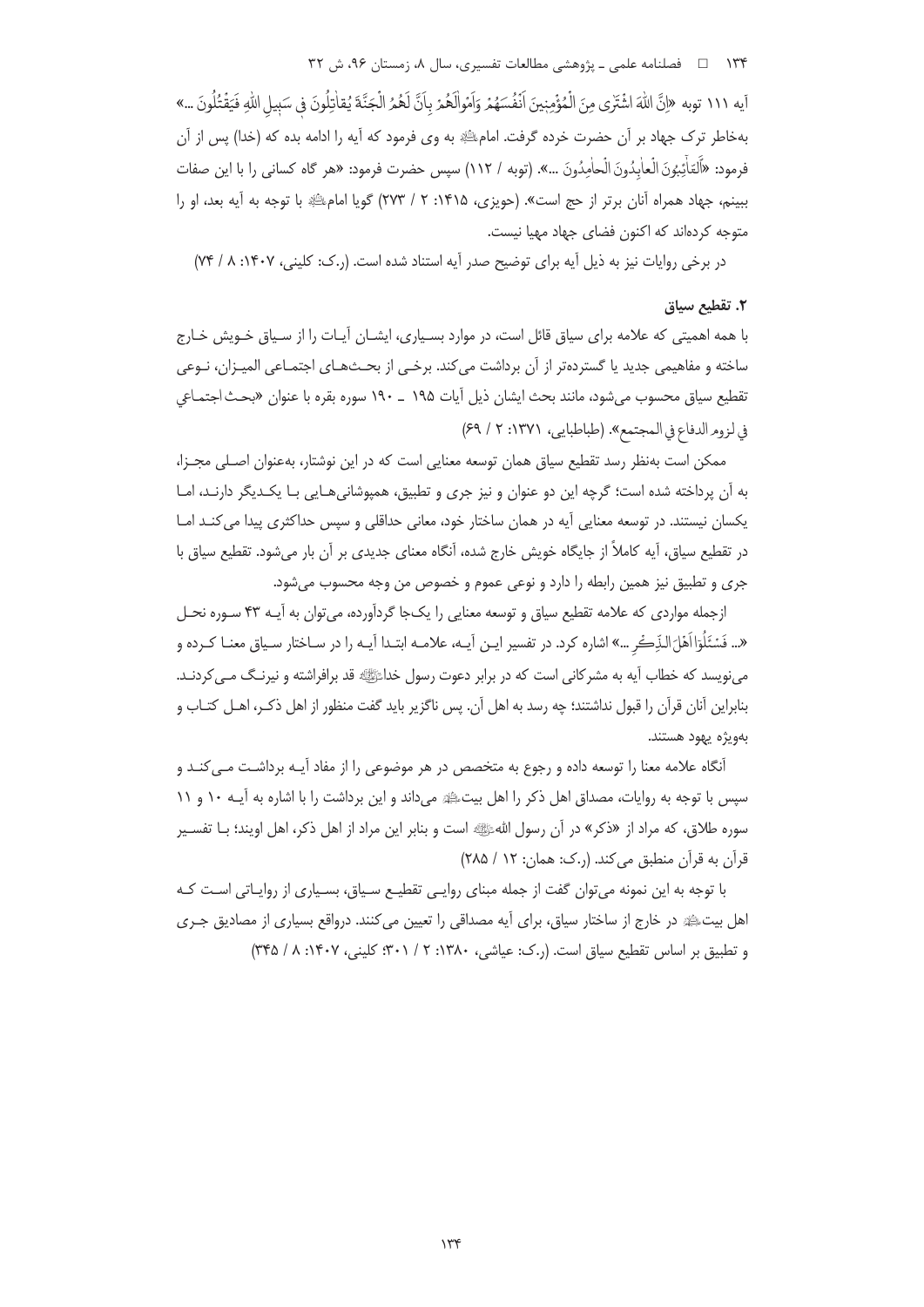#### هفت. اصل جري و تطبيق

یکی دیگر از اصول تفسیری بسیار شاخص و از نقاط کانونی توجه علامـه، اصـل جـری و تطبیــق اسـت. بـه جرئت میتوان گفت در میان مفسران پیشین کسی چون ایشان به این اصـل توجـه نکـرده و آن را در شـیوه تفسیری خویش به کار نگرفته است. این قاعده در تفسیر تعداد معتنابهی از آیات به کار گرفته شده است.

در تبیین مفهوم جری و تطبیق از دیدگاه علامه باید گفت: اول اینکه ایشان بر گرفتن این اصـطلاح از ائمـه تصـريح دارد: «واعلـمرأن الجـري ...اصـطلاح مـأخوذ مـن قـول أئمـة أهـل البيـت، إليه « (طباطبــايي، ١٣٧١: ١ / ۴١) دوم اینکه ایشان مقوله جری را غیر از تفسیر میداند؛ بهطور مثـال ذیـل روایتـی کـه منظـور از ذکـر را ولایـت اهل بيت ﷺ دانسته، مي نويسد: «... وهي من روايات الجري دون التفسير كمـا تـوهمِ» (همـان: ١۴ / ٢٣١؛ و نيـز ر.ک: همان: ۱۷ / ۲۸۶؛ ۱۹/ / ۲۰: ۴۰۲/ ۴۸)؛ سوم اینکه از همنشینی دو واژه جری و تطبیـق، حـداقل در ۱۴ مورد در کنار هم در تفسیر *المیزان* و تفسیر *البیان فی الموافقة بین الحدیث و القرآن*، در عبارتهایی نظیر: «أقـول و الرواية من باب الجري و التطبيـق» (همان: ۴ / ۳۴۸) اين نتيجه حاصـل مـي شـود كـه ايشـان ايـن دو را عمومـاً هم معنا با يكديگر و به معناى انطباق با مصداق گرفته است. (جهت ملاحظه موارد ديگر ر.ک: همـان: ١ / ٢١۶ و ۳۳۵: ۵ / ۱۴۶ و …) وقتی از علامه درباره مفهوم جری و تطبیق سؤال شد، ایشان با استناد به روایت «...یجری كما يجري الشمس و القمر ...» (عياشي، ١٣٨٠: ١ / ١١؛ بحرانبي، ١٤١٥: ١ / ۴۴) پاسخ داد: «يعنبي قـرآن مثـل خورشید و ماه سیر می کند و هر جا مصداق پیدا کند، قابل انطباق بر آن است.» (رخ شاد، ۱۳۸۱: ۱۷۸)

در مجموع می توان گفت علامه جری را مصداق آیه به دو معنـای وجـود عینـی خـارجی و مفـاهیم زیـر شمول یک مفهوم شامل میداند که هم در تنزیل و هم در تأویل جریان می بابد و با سبب نـزول آیــه تفـاوت می کند و بعضاً با باطن آیه یکی می شود. (نفیسی، ۱۳۹۲: ۲۱؛ برای تفصیل بیشتر در بـاره دیـدگاه علامـه در باره جري و تطبيق رک: همو، ١٣٨٩: ١٨٨ به بعد)

در مورد مصادیق عینی خارجی، علامه بیشتر روایاتی را که آیات را بر ائمهﷺ یا غیر آنان ازجمله دشمنان أنها، تطبيق داده، از باب جرى و تطبيق مىشمرد. بهطور مثال ذيل أيه: «... اِنَّماْ اَنْتَ مُنْذِرٌّ وَلِكُلّ قَوْم هاٰدِ» (رعد / ۷)، که در روایات منقول از رسول اللهﷺ منظور از بیم‹هنده خود پیامبر و منظور از هادی حضرت علیﷺ بیان شده است (عیاشی، ۱۳۸۰: ۲ / ۲۰۴)؛ ایشان، حضرت علیﷺ را یکی از مصادیق هادی معرفی می کند و هادی شمردن حضرت علیﷺ را از مصادیق جری شمرده و از جمله دلایل گفتار خویش را روایات دیگری می داند که هر امامی در عصر خویش هادی است (ر.ک: کلینی، ۱۴۰۷: ۱ / ۱۹۱) البته در عین حال علامه این حريم را مختص ائمه عليه مي داند نه هر هدايت كنندهاي. (طباطبايي، ١٣٧١: ١١ / ٣٢٨)

در مورد مفاهیم زیر شمول یک مفهوم کلی نیز می توان به مصداق روزه بهعنوان یکی از موارد صبر ذیل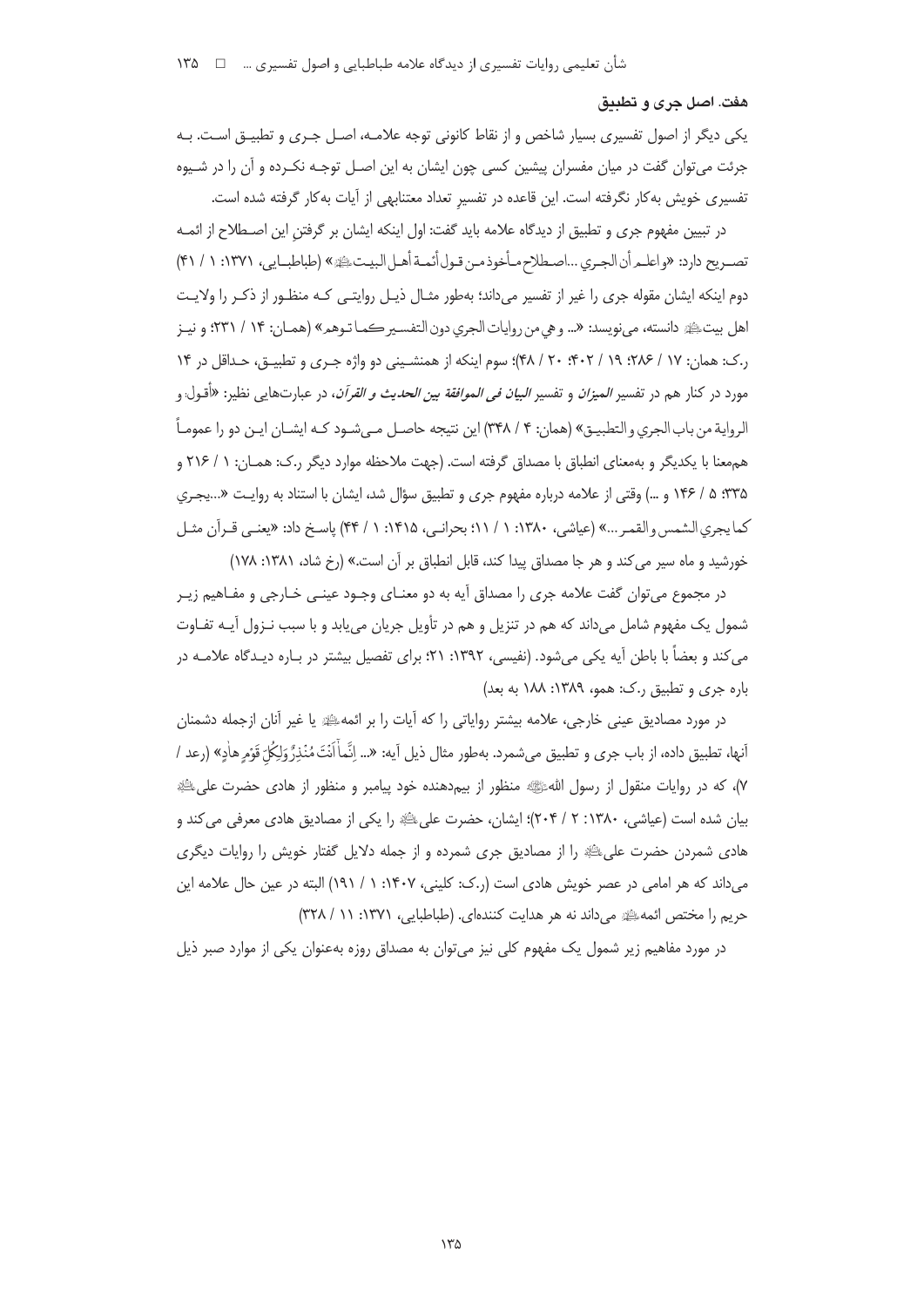۱۳۶ هـ المستان و مسلنامه علمي ـ پژوهشي مطالعات تفسيري، سال ۸، زمستان ۹۶، ش ۳۲

آيه ۴۵ بقره «وَاسْتَعِينُوا بِالصَّبْرِ وَالصَّلْوةِ» (همان: ۱ / ۱۵۴)؛ برشمردن شراب خوار و كودك قبل از رسيدن به مرحله رشد و … بهعنوان يكي از مصاديق سفها در آيه ۵ نساء «وَلاٰ تُؤْتُوا السُّفَهاْءَ اَمْوالَكُمُ» (همان: ۴ / ۱۷۷)؛ امر به قرض دادن بهعنوان یکی از مصادیق امر به معروف ذیل آیه ۱۱۴ نساء «الّامَنْ اَمَرَ بِصَدَقَةِ اَوْ مَعُرُوف» (همان: ۵ / ۹۴) و ... اشاره کرد.

شاید بتوان گفت مهمترین مبنای علامه در بهرهگیری وسیع از ایـن اصـل، اعتقـاد بـه جهـان شــمولی و جاودانگی قرآن است که در روایاتی که واژه جری در آنها آمده، همین مفهوم رخ برنمـوده اسـت. از جملـه در روايتي از امام صادق ﷺ كه فرمود:

قرآن زندهای است که نمرده است و همچون شب و روز و خورشید و ماه جریان دارد و بر آخرین ما همچون اولین ما جاری می شود. (بحرانی، ۱۴۱۵: ۳ / ۲۳۱)

با وجود همه آنچه گفته شد، علامه در برخی آیات مصداقی انحصاری برای آیه قائل است و مفهوم آن را منطبق بر مصداق اعلی و اتمّ نمی،داند؛ مانند آیه ۵۵ سوره مائده که در شأن حضرت علی،ﷺ بعـد از بخشــش انگشتری در رکوع، نازل شد. ایشان در بخش «بیان» با استشهاد به روایات فریقین و نفی عام بـودن ولایـت در مورد همه مؤمنان مینویسد:

این دو آیه متضمن حکم خاصی هستند و شـامل عمـوم مـردم نمـیشـود. (طباطبـایی،  $(\lambda / 5 : 15)$ 

و نيز مصداق «صالْحُ الْمُؤْمِنِينَ» در آيه ۴ سوره تحريم، (همان: ١٩ / ٣٣٢)؛ اختصاص آيه تطهير به ۵ تن عليه (همان: ١۶ / ٣١١) و … از اين قبيل است.

از سوی دیگر، در برخی آیات با تکیه بر این اصل، خلاف نظر غالب مفسران شیعه، مصداق آیه را از اهـل بیتﷺ به دیگران تسری میدهد، مانند مصداق راسخون در علم ذیـل آیـه ۷ سـوره آلءمـران کـه ایشـان رواياتي را كه دال بر اختصاص آن به آل محمدﷺ مي داند، حمل بر جرى و تطبيق مي كند. (همان: ٣ / ٧٠)

# هشت. اصل توسعه و تعميم معنايي

یکی از زوایای نگرش تعلیمی به روایات تفسیری عبارت است از دیدگاه نوگستری و توسعه و تعمیم معنـایی که در پارهای از روایات، مصادیق آن را می¤وان یافت. بر اساس این نگرش، آیه افزون بر مفهوم اولیه متبـادر به ذهن، مفاهيمي فراتر اما هم راستا با مفهوم اوليه را شامل ميشود. البته اين ديدگاه در مورد همه يـا غالـب روایات تفسیری قابل تصور نیست، اما دستاورد این نگاه، گشودن افق های جدید در فهم کلام الهی است. علامه مصادیقی از این روایات را آورده و در مواردی از این اصل بهصراحت یاد کرده است، از جمله: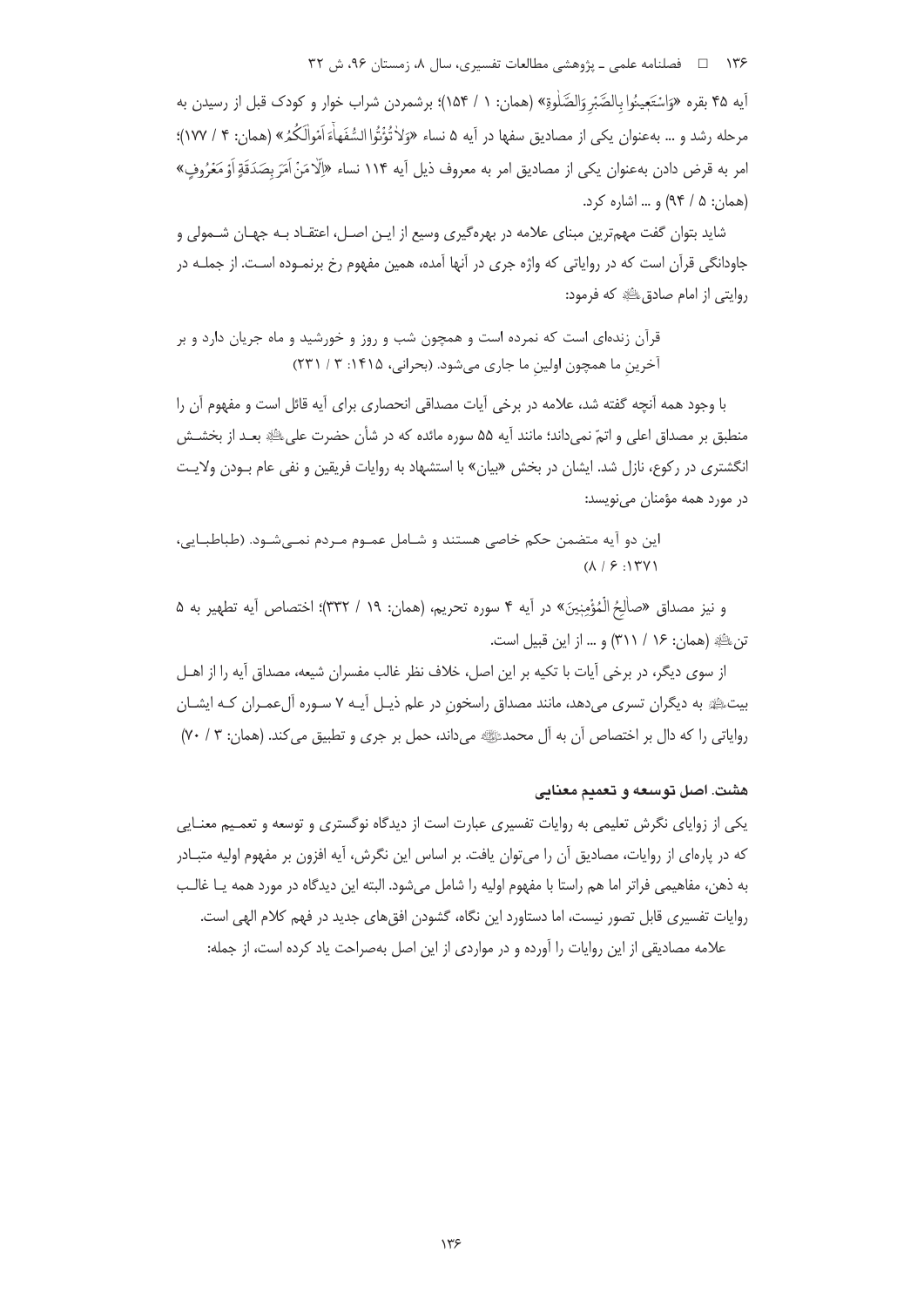شأن تعليمي روايات تفسيري از ديدگاه علامه طباطبايي و اصول تفسيري … □

درِ آيه ١٨٩ بقره: «... وَلَيْسَ الْبَرُّ بِأَنْ تَأْتُوا الْبُيُوتَ مِنْ ظُهُورِها وَلِكِيَّ الْبِرَّ مَن اتَّقِي وَأْتُوا الْبُيُوتَ مِنْ اَبُواٰبِهاٰ ...»، به یکی از آداب و رسوم غلط جاهلی در ایام حج پرداخته شده است و آن عبارت از ورود به خانه از پشت دیوار آن بوده است. این مفهوم از بعضی از صحابه و تابعین و نیز از امام باقر ﷺ نقل شده است. (طبرسے ، ١٣٧٢: ٢ / ٥٠٩ ـ ٥٠٨)

در روایات اهل بیتﷺ این مفهوم به ورود به هر کاری از راهش، تعمیم داده شده است. امام باقرﷺ فرمود: «عني أن يأتي الأمر من وجههاي الأمور كان» (بحراني، ١٤١۵: ١ / ٤٠٧) علامه نيز، اين روايت را در الميزان آورده است. (طباطبايي، ١٣٧١: ٢ / ۵٩)

ـ امام باقرءلَّةٍ در تفسير «وَمِنَ النَّاسِ مَنْ يَتَّخِذُ مِنْ دُونِ اللهِ أَنْدَاْدًا» (بقره / ١۶۵)، انداد را به ييشوايان ظلم و ييروان أنها تعميم داده و فرمود: «همرأئمة الظلمروأشياعهم» (بحراني، ١٣١٥: ١ / ٣٤٩: عياشي، ١٣٨٠: ١ / ٧٢ علامه نیز با آوردن روایت، این توسعه معنایی را تأیید می کند. (طباطبایی، ۱۳۷۱: ۱ / ۴۰۹؛ جهت ملاحظه موارد دیگر ,.ک: همان: ۵ / ۱۲۰؛ ۴ / ۳۲۲، ۵ / ۳۶ و ۱۰۱؛ ۷ / ۱۵۲، ۱۵ / ۱۳ و …؛ برای تفصیل بیشتر درباره توسعه معنایی و نیز موارد آن در المیزان ر.ک: نصیری، ۱۳۸۶: ۵۵۲ به بعد؛ نفیسی، ۱۳۸۹: ۱۲۳ \_ ۱۲۲؛ مهدوی راد،  $(717 - 715.1797$ 

نه. اصل معناداری فرازهای مستقل آیات قرآن و پدیدار شدن معانی جدید با قبود جدید با نگرشی که علامه درباره روایات از منظر روش شناختی دارد، گاه در لابلای مطالب تفسیری، اشـارههـای كوتاهي به قاعده تفسيري خاصي نموده است كه منطبق با روش اهل بيتﷺ در تفسير است. از جملـه ايـن قواعد، قاعدهای است که می¤وان از آن با معناداری فرازهای مستقل قرآنی، یاد کرد. براساس این اصـل، هــر پاره و عبارتی، علاوه بر معنا و مفادی که در کنار سایر بخشهای آیه دارد و ارتباط معنایی که با جملات قبل و بعدِ خود دارد، مفید معنای مستقل دیگری هم می¤واند باشد و چه بسا عـلاوه بـر یـک عبـارت، دو یـا سـه عبارت در کنار یکدیگر نیز، مفید معنای مستقل دیگری، جدا از معنای کلی آیه، باشد.

ظاهراً علامه فقط در دو جا از تفسیر *«لمیزان*» به توضیح این اصل پرداخته است:

١. ذيل آيه ١١۵ بقره «وَلِلّه الْمَشْرِقُ وَالْمَغْرِبُ فَأَيْنَماٰ تُوَلُّوا فَثَيَّرَ وَجُهُ الله …» دربـاره توسـعه در جهـت قبلـه و کاربرد این حکم در نمازهای مستحبی (ر.ک: عیاشی، ۱۳۸۰: ۱ / ۵۶) می نویسد:

بدان كه اگر آن طور كه بايد و شايد است اخبار ائمه در مورد عام و خاص و مطلق و مقيد قرآن مورد مطالعه قرار گیرد، خواهیم دید که در موارد بسیاری از عام آن حکمی و از همان عام به همراه مخصصش، حکمی دیگر استفاده شده است، بهطور مثال از عام آن در غالب موارد، استحباب و از خاصش، وجوب فهمیده می شود، و همچنین در باب کراهت و حرمت،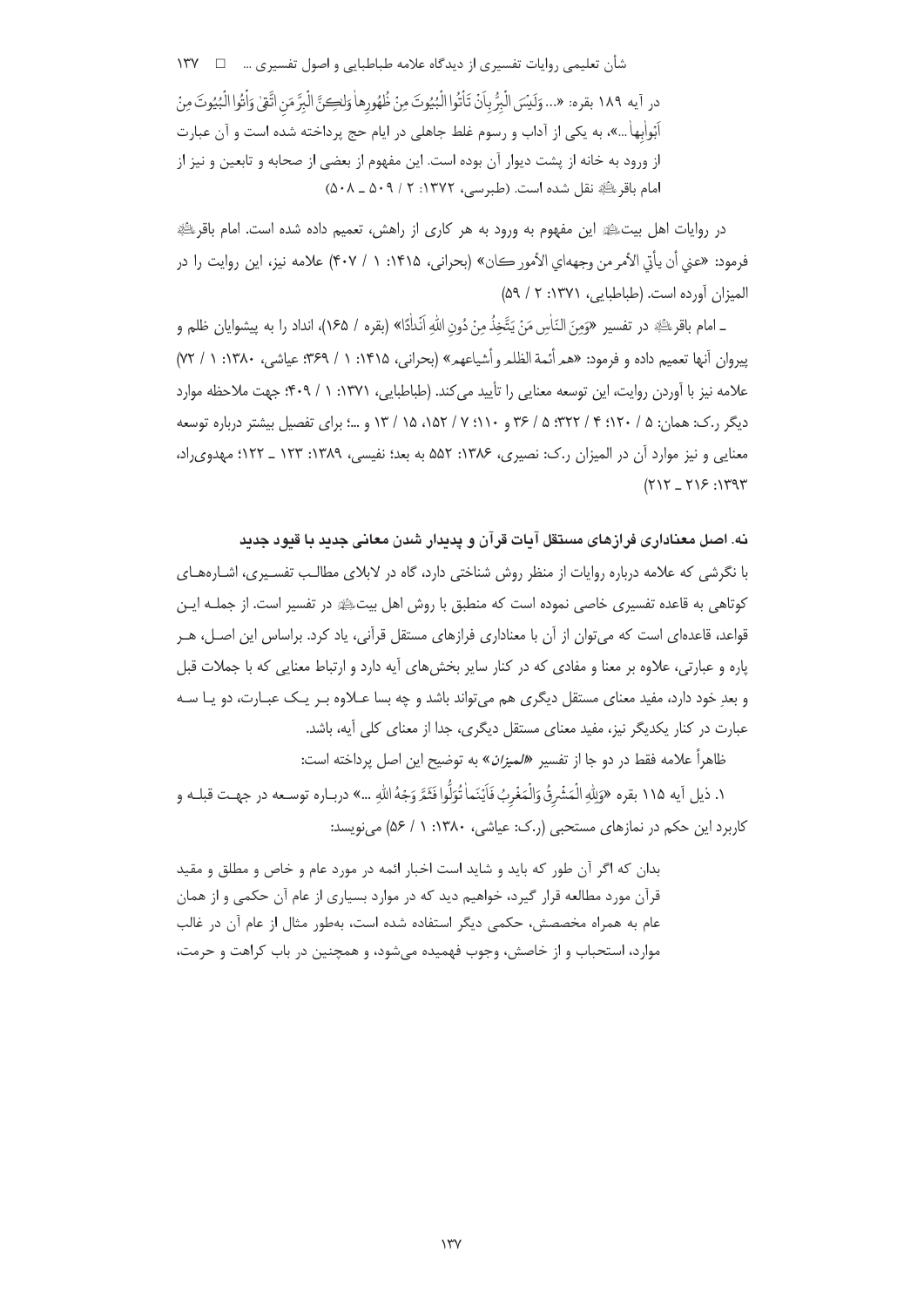(از عامش حکم کراهت و از خاصش حکم حرمت) و این خود یکی از کلیدهای اصلی تفسیر در اخباری است که از آن بزرگواران نقل شده و تعداد بی شماری از احادیث آنان بر همین مبنا است. (طباطبایی، ۱۳۷۱: ۱ / ۲۶۰)

عبارت علامه بیشتر ناظر بـر احکـام عملـی مسـتخرج از روایـات اسـت؛ هـم چنـان کـه در آیـه مـذکور، اهل بيتﷺ، از بيان عام قرآن استحباب را و از آيه «حَيْثُ مـا كنْتُمْ فَوَلُّوا وُجُوهَكمْ شَطْرَه» حكــم وجــوب نمازهای واجب به سمت قبله را تعلیم دادهاند. (ر.ک: قمی مشهدی، ۱۳۶۸: ۲ / ۱۲۵) آنگاه ایشان این قاعـده را به مباحث معارفی تسرّی می دهد و از آن دو قاعده تفسیری بنا می کند. (طباطبایی، ۱۳۷۱: ۱ / ۲۶۰) قاعده اول، که به موضوع مورد بحث ما مربوط میشود، این است که ایشان معتقد است هرجمله از جمـلات قرآنـی به تنهایی حقیقتی را میفهماند و با هر یک از قیودی که دارد، از حقیقتی دیگر یا حکم ثابتی از احکـام، خبـر می دهد؛ آنگاه ایشان مثالی را برای این اصل می آورد و می نویسد:

ازِ آيه «قُلِ اللَّهُ ثُمَّ ذَرْهُمْ فِي خَوْضِهِمْ يَلْعَبُونَ» (انعام / ٩١) چهار معنا استفاده مي شود: معناي اول ازجمله بگو خدا: «قُل اللّٰهُ» و معناي دوم از جمله بگو خدا و سپس رهايشان كن: « قُل اللَّهُ ثُمَّ ذَرْهُمْ» و معناي سوم از جمله بگو خدا و در حال باطل خويش رهايشان كن: «قُل اللَّهُ ثُمَّ ذَرْهُمْ فِي خَوْضِهِمْ» و معناي چهارم از جملات بگو خدا و آنان را سـرگرم بــازي، در باطل خويش، رهايشان كن: «قُل اللَّهُ ثُمَّرَ ذَرْهُمْ فِي خَوْضِهِمْ يَلْعَبُونَ» … و شما مي توانيد نظير اين جريان را تا آنجا كه ممكن است همه جا رعايت كنيد. (همان: ١ / ٢۶٠)

۔ مورد دیگر ذیل آیات ۶۴ ۔ ۶۲ سورہ یونسﷺ است؛ علامه همین جا به مبنای روایی این اصل نیز اشاره مي كند. در اين أيات آمده است كه «آلاً إنَّ أوْلِياًءَ اللهِ لاٰ خَوْفٌ عَلَيْهِمْ وَلاٰ هُمْ يَحْزَنُونَ \* ٱلَّذِينَ ءاٰمَنُوا وَكانُوا يَتَّقُونَ \* لَهُمُ الْبُشْرٰى في الْحَيْوةِ الدُّنْياٰ وَفِي الْآخِرَةِ ...» ظاهر آيه نشان مىدهد كه «أَلَّذِينَ ءاٰمَنُوا وَكاْنُوا يَتَّقُونَ ...» مفسر آیه قبل است و این آیات در سیاق واحدی هستند، اما دو دسته روایت ذیل این آیات آمده است. در دسته اول اولیاءالله دربرگیرنده گروه خاصی از مؤمنان میباشند که عبارت از اهل بیتﷺ و تبعیت کنندگانی از آنان با صفاتی خاصند. (ر.ک: عیاشی، ۱۳۸۰: ۲ / ۱۲۴؛ مفید، ۱۴۱۳: ۸۶) در روایات دسته دوم، «اَلَّذِینَ .<br>ءاٰمَنُوا وَكاٰنُوا يَتَّقُونَ \* لَهُمُ الْبُشْرٰى ...» عبارت مستقلى تلقى شده است و صحبت از بشارتهايى است كه شامل عموم مؤمنان می شود، ازجمله رویاهای نیکو در دنیا و مشاهده اهل بیتﷺ به هنگام احتضار و مژده به بهشت به هنگام خروج از قبرها و …، و نه مومنانی که در آیه نخستین این فراز، از آنان با اولیاءالله یاد کرده بود. (ر.ک: برقی، ۱۳۷۱: ۱ / ۱۷۶؛ کلینی، ۱۴۰۷: ۸ / ۹۰؛ همان: ۱ / ۴۲۹)

علامه ذیل روایات دسته دوم یادآور می شود که از ظاهر سیاق بر می آید که آیه شریفه کلام مستقلی نیسـت،

 $\lambda$ ۳۸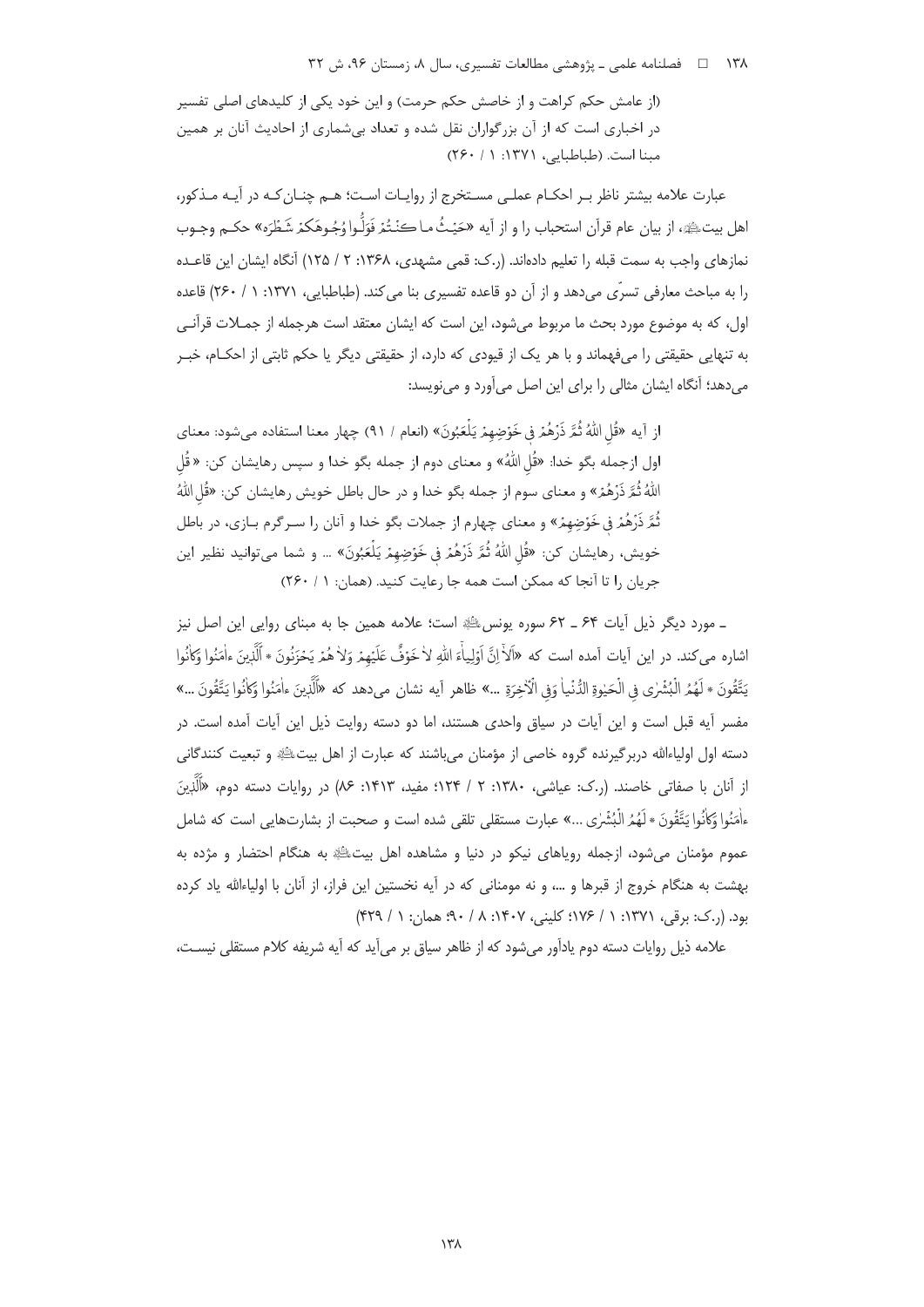بلكه مفسر و مبين آيه قبل است كه فرمود: «اَلاَ<sup>ذ</sup>َاِنَّ اَوْلِياْءَاللهِ …» و سپس بيان مى كند كه اين دسته روايات مؤيـد مطلبی است که ایشان در گذشته (ذیل آیه انعام / ۹۱) آن را بهعنوان اصلی در تفسیر ذکر کرده بـود و آن اینکـه ترکیبات متفاوت در کلام الهی، حجتی است که به آن احتجاج می شود. (طباطبایی، ۱۳۷۱: ۱۰/ ۱۰۲ \_ ۱۰۱)

علامه این موضوع را علی رغم اهمیت و ژرفای آن، شرح و بسط نداده و به سختی می توان مصادیق آن را جزء به جزء در تفسیرش پی گرفت و ظاهراً ازجمله مواردی است که جزء ملکههای تفسیری ایشان شده و نمودش با بیان صریح، همچون موارد پیش گفته، هویدا نیست و لیکن این نگرش آثار بزرگی را در تفسیر آیات به طور عام و نيز در تفسير آيات فقهي، مباحث علوم قرآني ازجمله فهم زبان قرآن، بحث وقف و ابتدا و … بهصورت ویژه برجای می گذارد. (ر.ک: اسعدی، ۱۳۸۲: ۳۶ \_ ۳۴)

## ده. اصل اعتبار نزول قرآن بر إياك أعنى و اسمعى يا جاره

از دیگر قواعد مستخرج از مضامین روایات تفسیری، قاعدهای برگرفته از روایاتی است که منطبق بر ضرب المثل معروف «اياك اعني و اسمعي يا جاره» است كه در عرف عاميانه زبان فارسي «در به تو مي گويم دیوار بشنو» ترجمه میشود. طبق این اصل معمولاً معنای مطابقی آیه منظور نیست و کاربرد آن بیشتر در خطابهایی است که رسول اللهﷺ را مورد عتاب قرار میدهد؛ چراکه مفسر با آیاتی برخورد میکند که با شئونی که وی برای رسول خداﷺ قائل است، همخوانی ندارد. اصل این روایت از زبان امام صادقﷺ در منابع متعدد روایی آمده است که فرمود: «نَزَلَ الْقُرْآنُ بِاِيَّاک أَعْنِي وَ اسْمَعِي يَا جَارَة» (عياشي، ١٣٨٠: ١ / ١٠: کلینی، ۱۴۰۷: ۲ / ۶۳۱) در برخی منابع نیز روایت از زبان ابن عباس نقل شده است. (علم الهدی، ۱۳۷۷: ۱۱۹) جز آنکه روایت ابنءباس نزول کل آیات قرآن را بر این روال دانسته است و بیشک منظور از چنین روایتی جهان شمولی و زمان شمولی قرآن و عدم انحصار آن به زمان و مکان خاص و محدود کردن آیات آن است، اما در برخی روایات، حوزه کاربرد آن نیز تعیین شده و آیاتِ مربوط به عتاب رسول اللهﷺ را در نظر داشته است. (كليني، ١۴٠٧: ٢ / ٤٣١) اهل بيتﷺ به صورت عملي با استناد به همين اصل، آياتي از اين قبيل را بر این معنا تفسیرکردهاند. از جمله در خبر آمده است که مأمون از امام رضاﷺ درباره آیه «عَفَا ﷲُ عَنْكَ لِمَر اَذِنْتَ لَعُمْرٌ» (توبه / ۴۳) سؤال کرد. امامﷺ در پاسخ او فرمود: «هَذَا مِمَّا نَزَلَ بِإِيَّاک أَعْنى وَ اسْمَعِي يَا جَارَة» می باشد. آنگاه امام ﷺ خود با اشاره به آیات ۶۵ زمر و ۷۴ اسراء، مصادیق دیگری از این دست را برای وی بازگو کردند. (ر.ک: طبرسی، ۱۴۰۳: ۲ / ۴۳۱؛ ابن بابویه، ۱۳۷۸: ۱ / ۲۰۲)

علامه نيز اين قاعده را در تفسير الميزان چندين بار بهكار گرفته است، آن هم دقيقاً طبق مفاد روايات؛ يعنـي فقط در آیاتی که به ظاهر رسول اللهﷺ را مورد عتاب قرار داده است. از جملـه ذیـل آیـه ۴۳ سـوره توبـه کـه پیش تر گذشت، در بخش «بیان» به این قاعده پرداخته (طباطبایی، ۱۳۷۱: ۹ / ۲۸۵) و آنگــاه در بخــش روایــی،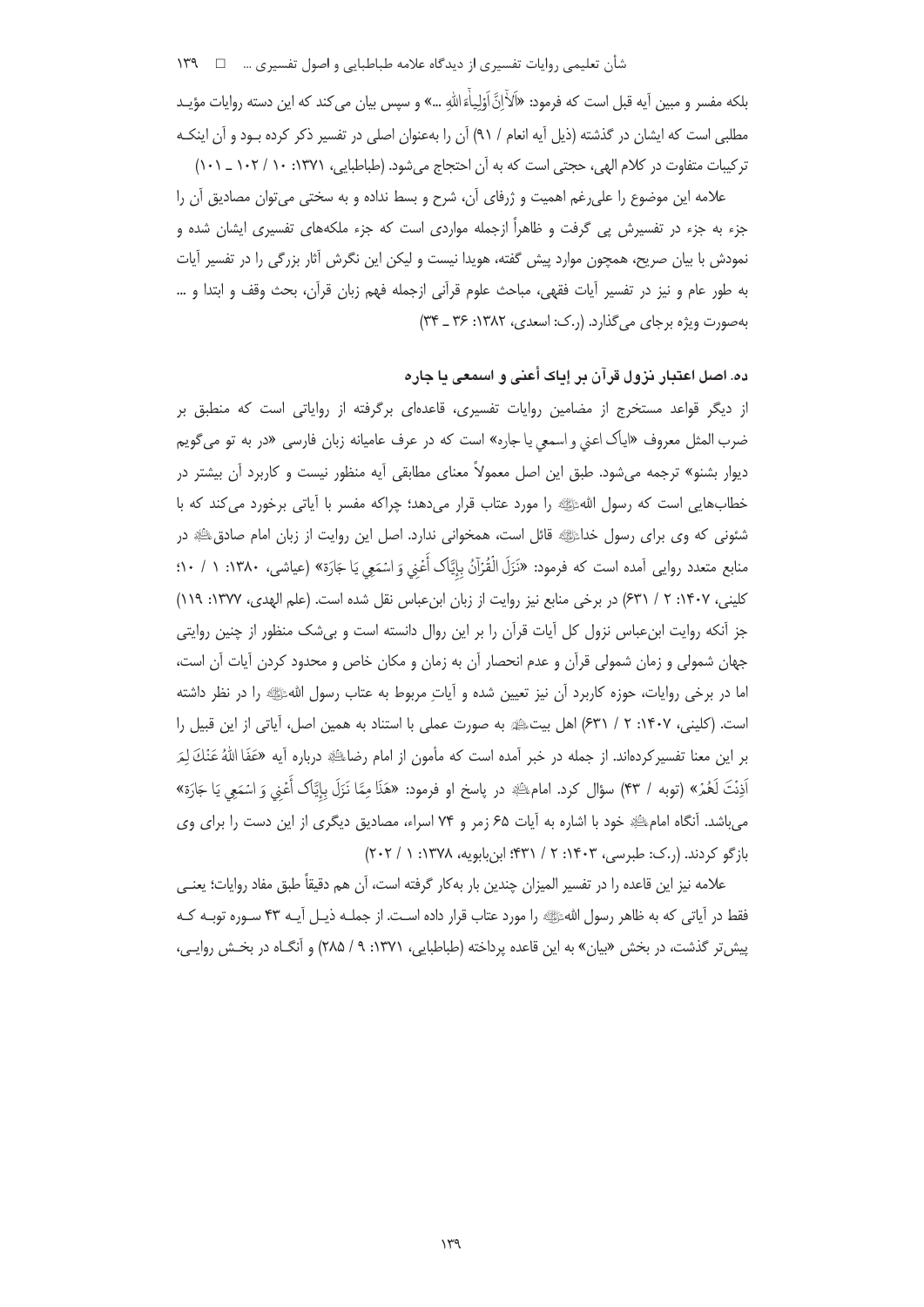۱۴۰ = هلاما معلمی ـ پژوهشی مطالعات تفسیری، سال ۸، زمستان ۹۶، ش ۳۲

روايت منقول از امام رضاء الله را آورده است (همـان: ٣٠٠) و نيـز در تفسـير آيـات انعـام / ۶۸، قصـص / ٧۶، اسراء / ٨٨، زمر / ۶۵، فصلت / ٣۶، و نجم / ۵۵، که همگی درباره خطاب نوع مذکور به رسول الله است، این اصل را به کار گرفته و کاملاً در چهارچوب روایات عمل کرده است.

علامه به علت به کارگیری این نوع خطابها اشاره کرده و آن را تاثیر بیشتر بر مخاطب و کنایهای رسـاتر از تصریح می داند. (همان: ١٧ / ٢٩١)

#### نتىجە

نگاه علامه به روایات تفسیری، نگاهی روشمند در آموزش روش فهم و تفسیر قرآن است.

برآیند بررسی نظر علامه نسبت به روایات تفسیری، علی رغم ادعای بی نیازی از روایات، نشانگر آن است که علامه در دو حوزه نیازمندی به روایات را نه تنها انکار نکرده، بلکه بر اهمیت آن اذعان کرده است. این دو حوزه عبارتاند از: نیاز به استفاده از روایات برای تعلیم روش تفسیر و نیز تفاصیل شریعت و جزئیات احکام.

در حوزه تفاصیل احکام و جزئیات شریعت، نیاز به روایات انکارنایــذیر و در حــوزه تعلــیم روش برداشــت و تفسیر، سفارش اکید وجود دارد.

با وجود عدم تصریح علامه بر چگونگی تعلم روش تفسیری از روایـات اهـل بیـتﷺ، (جـز روش كلـی ممارست و انس با روایات)، با بررسی المیزان و برخی دیگر از آثار علامه مـیتـوان برخـی از اصـول و قواعـد تفسیری اهل بیتﷺ را که وی، بهگونهای ویژه به آن توجه داشته است، استخراج کرد.

علامه در اصل روش تفسیر قرآن به قرآن مدیون تعلیم اهل بیتﷺ است.

رهاورد نگاه کلی علامه به قرآن، با حاکمیت یک روح کلی منسجم، کشف غـرر آیـات، توسـعه و تعمـیم معنایی، جری و تطبیق، تفاوت مفهوم در سیاق و خارج از سیاق است که همگی مبتنی بر روایات است.

در مجموع نقش روايات از منظر تعليمي در آيات مربوط به تبيين جزئيات احكام، جزئيات قصص و معارف قرآنی مستقیم و پذیرش مفاهیم آن تعبدی است و در سایر آیات، که بدون روایت هم میتوان بـه آن دسـت يافت، غيرمستقيم است.

اصول مستخرج از روايات مي تواند در توسعه روشمند شدن تفسير راهگشا باشد.

# منابع و مآخذ

الف) كتابها

- ـ ق*وآن كريم*، ترجمه محمدمهدي فولادوند.
- ـ نهج البلاغه، گردآوري سيد رضي، تصحيح صبحي صالح، قم، دار الهجرة.
	- \_ ابن بابو يه، محمد بن علي، ١٣٧٨، *عيون أخبار الرضا* ﷺ، تهران، جهان.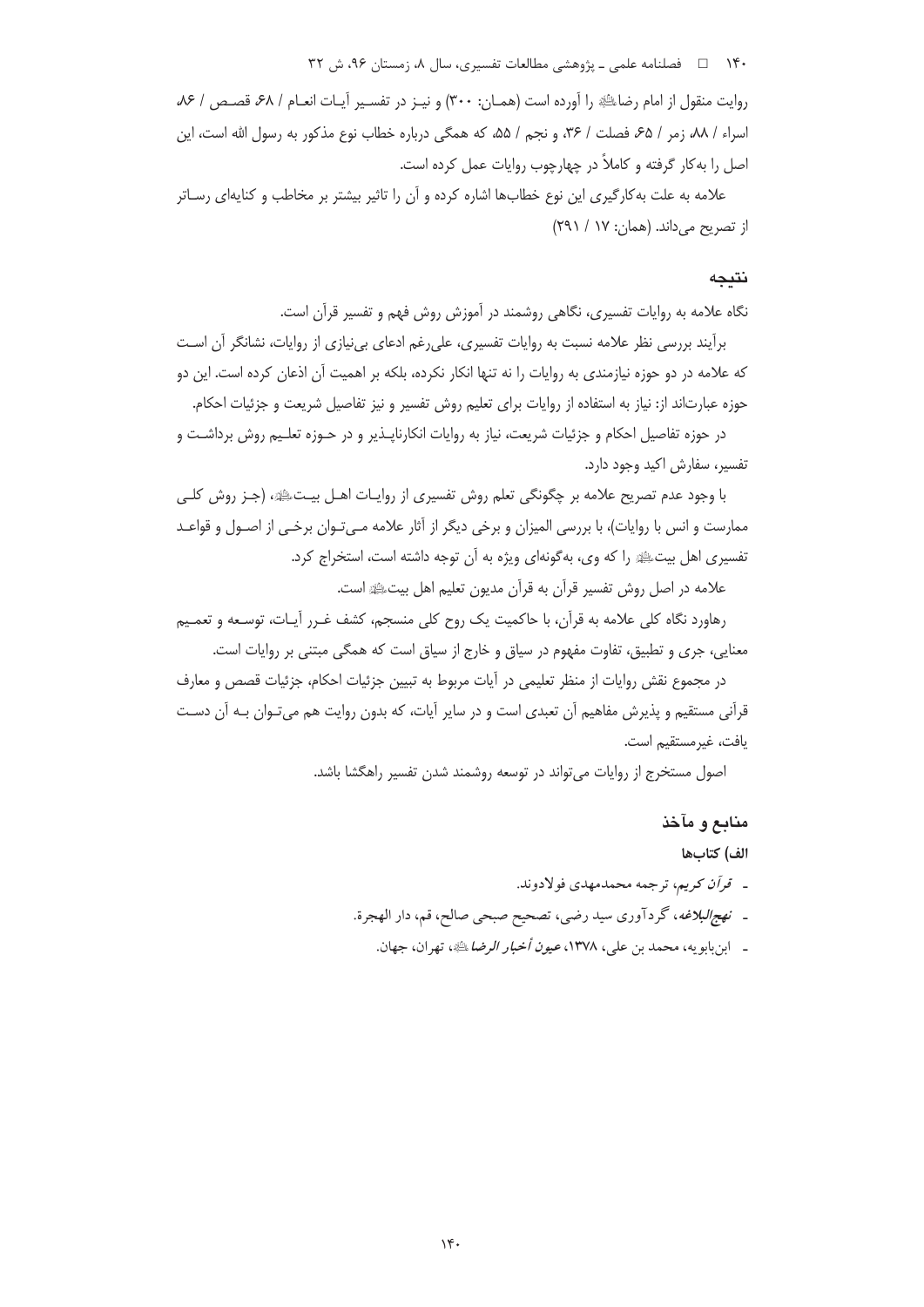|  | شأن تعلیمی روایات تفسیری از دیدگاه علامه طباطبایی و اصول تفسیری … □ ١۴١ |
|--|-------------------------------------------------------------------------|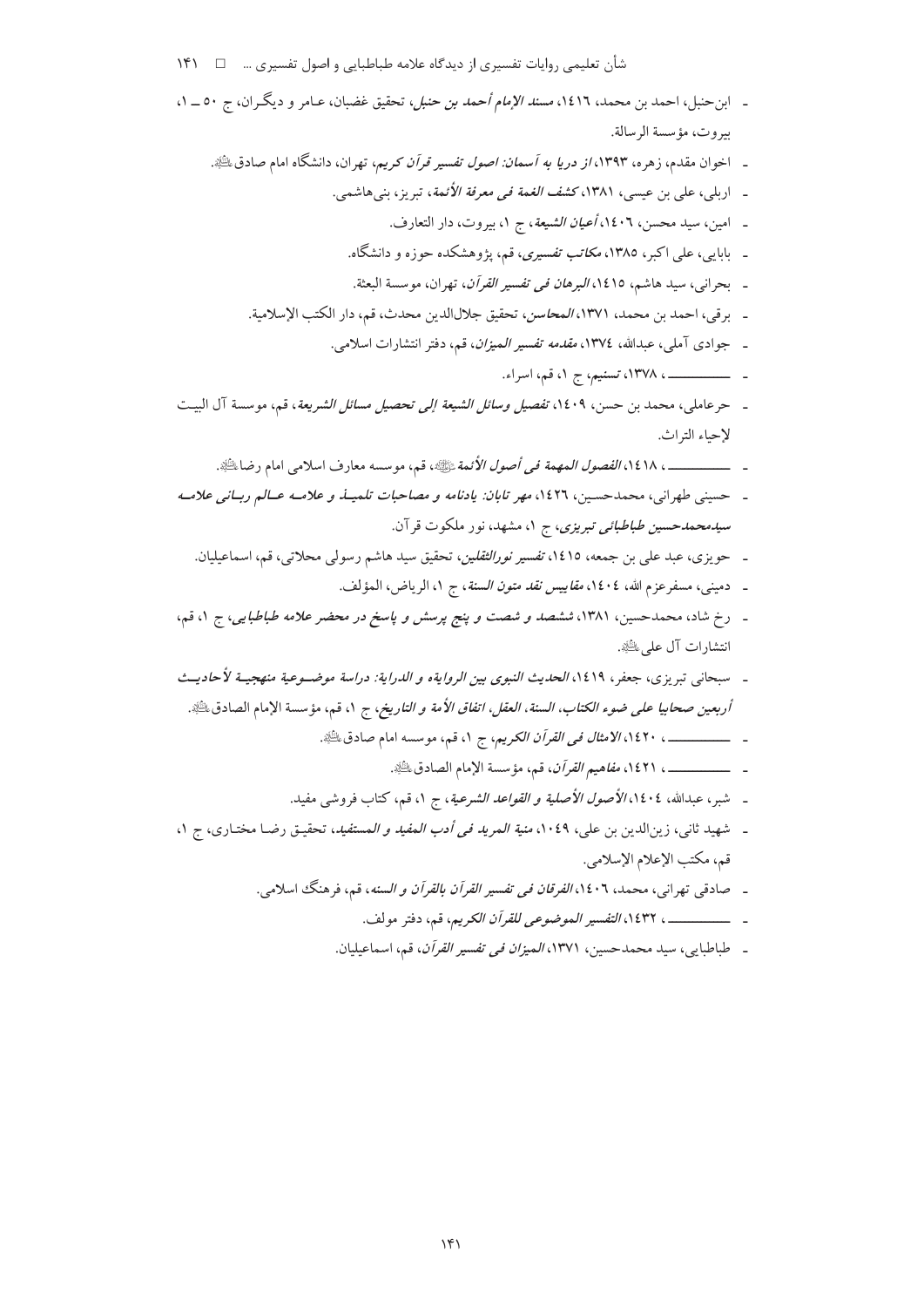۱۴۲ = هسلنامه علمی ـ پژوهشی مطالعات تفسیری، سال ۸، زمستان ۹۶، ش ۳۲

\_\_ ، ١٣٨٧، شيعه: مجموعه مذاكرات با پرفسور هانري كربن، خسروشاهي، قم، بوستان كتـاب قـم، دفتر تبليغات اسلامي. ـ ــــــــــــــــــــــ ، بي تا، *الإنسان و العقيدة*، قم، باقيات. ـ طبر سبي، احمد بن علي، ١٤٠٣، *الإحتجاج على أهل اللجاج*، تحقيق محمدباقر خرسان، مشهد، المرتضى. ـ طبرسي، فضل بن حسن، ١٣٧٢، مجمع *البيان لعلوم القرآن*، تهران، ناصر خسرو. \_ علم الهدى، على بن حسين، ١٣٧٧، تنزيه الأنبياء ﷺ، قم، الشريف الرضي. ـ عياشي، محمد بن مسعود، ١٣٨٠، *كتاب التفسير، تحقيق سيد هاشم رسولي محلاتي، تهران، مكتبة العلمية الاسلامية.* ـ فيض كاشاني، محمد محسن، ١٣٩٠، *الاصول الاصلية*، تحقيق ميرجلالالدين حسيني ارموي، تهران، سـازمان جاب دانشگاه. \_ \_\_\_\_\_\_\_\_\_\_\_، ١٤١٥ ق، *تفسير الصافي*، تهران، مكتبة الصدر. \_ قمي مشهدي، محمد بن محمدرضـا، ١٣٦٨، تفسير كنز *الدقائق و بحـر الغرائــب*، تهـران، وزارت فرهنگ و ار شاد اسلامی. ـ كليني، محمد بن يعقوب، ١٣٦٤، *الروضة من الكافي،* تهران، علميه اسلاميه. ـ ــــــــــــــــ ، ١٤٠٧، *الكافي*، تحقيق علىاكبر غفاري و محمد آخوندي، ج ٨ ـ ١، تهران، دار الكتب الإسلامية. \_ مجلسي، محمدباقر، ١٣٦٥، بح*ار الأنوار الجامعة لدرر أخبار الأئمة الأطهار بِبِيَّةٍ، دار إحياء التراث العربي.* \_ محمدی ری شهری، محمد، ۱۳۹۰، *درآمدی بر تفسیر جامع روایی،* قم، دار الحدیث. ـ معرفت، محمدهادي، ١٤١٨/التفسير و *المفسرون في ثوبة القشيب*، ج ١، مشهد، الجامعه الرضويه للعلوم الاسلاميه. ـ مفيد، محمد بن محمد، ١٤١٣، الأم*الي*، قم، المؤتمر العالمي لألفية الشيخ المفيد. ـ مهریزی، مهدی، ۱۳۸٤، *آشنایی با متون حدیث و نهج البلاغه*، قم، مرکز جهانی علوم اسلامی، چ ۲. ـ ناصح، علي احمد، ١٣٨٧، *اعتبار و كاربرد روايات تفسيري*، قم، بوستان كتاب. ـ نصبري، علي، ١٣٨٦، ر*ابطه متقابل كتاب و سنت*، تهران، يژوهشگاه فرهنگ و انديشه اسلامي.

ـ نفیسی، شادی، ۱۳۸۹، علامه طباطبایی و حدیث؛ روش شناسی نقد و فهم حدیث از دیدگاه علامه طباطبایی *در المیزان*، تهران، انتشارات علمی و فرهنگی، چ ۲.

#### ب) مقالهها

ـ اسعدی، محمد، ۱۳۸۲، «ساختارهای چند وجهی قـرآن از منظـر علامـه طباطبـایی»، پــژ*وهش نامــه قــرآن و* حديث، ش ٢، ص ٤٣ ـ ٢٩، تهران، انجمن علوم قرآن و حديث ايران.